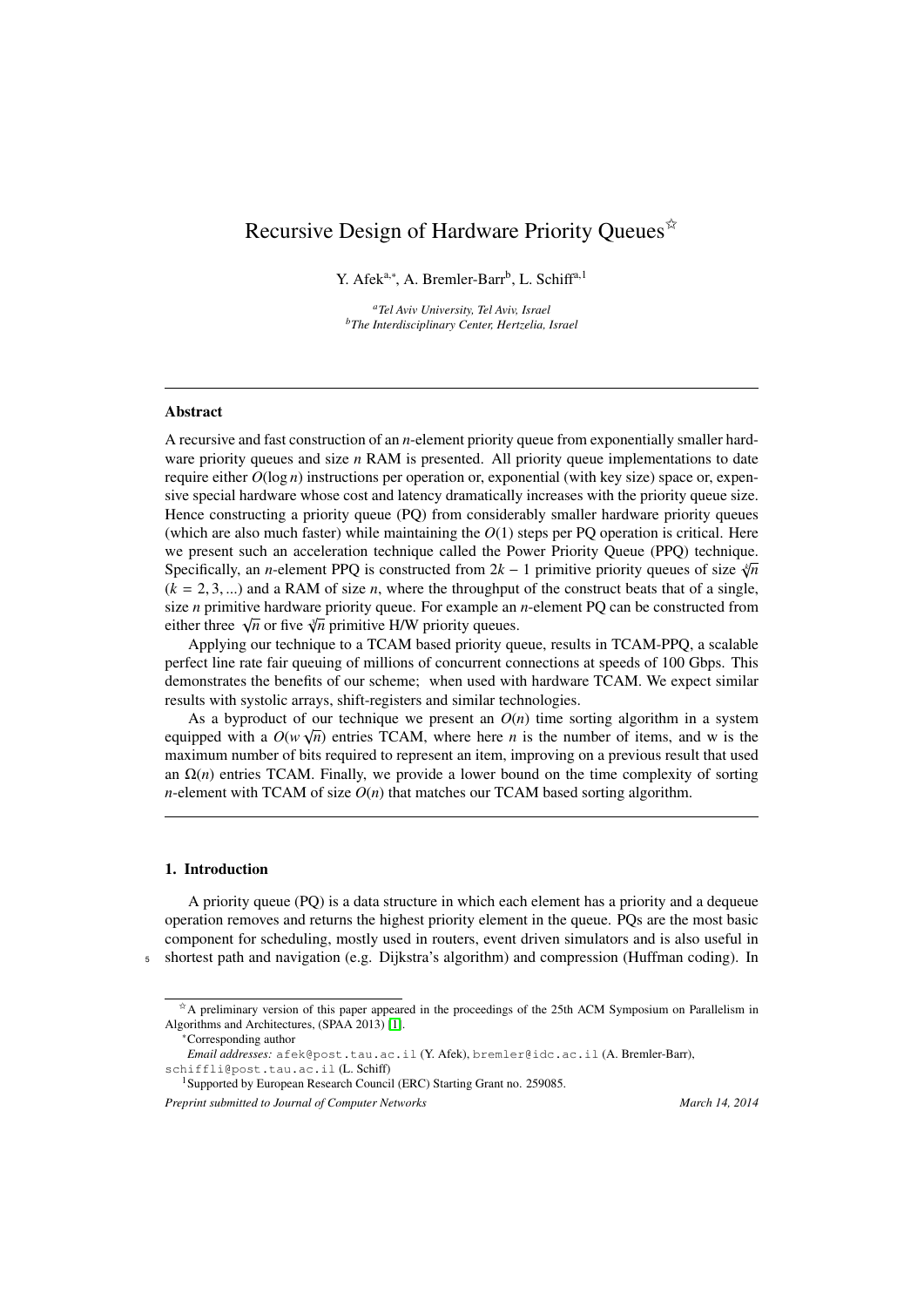time based scheduling systems, time values, such as customer arrival time or, expected end of service time, are transformed into priorities that are then used in the PO  $[2, 3]$  $[2, 3]$ .

As noted first by Kleinrock, packet scheduling schemes are at the foundations of the successful construction of computer networks [\[4,](#page-16-3) [2,](#page-16-1) [5\]](#page-16-4). In today's routers and switches, PQs play a critical role in scheduling and deciding the transmission order of packets [\[6,](#page-16-5) [7,](#page-16-6) [8\]](#page-16-7). Priority Queues are used to enforce fairness while also considering the different priorities of flows, thus

guaranteeing that flows get a weighted (by their relative importance and history of usage) fair share of the bandwidth independent of the size of packets used.

Since PQs share the same time bounds as sorting algorithms[\[9\]](#page-16-8), in high throughput scenarios, <sup>15</sup> (e.g., backbone routers) special hardware PQs are used. Hardware PQs are usually implemented by ASIC chips that are specially tailored and optimized to the scenario and do not scale well [\[10,](#page-16-9) [11,](#page-16-10) [12,](#page-16-11) [13,](#page-16-12) [14,](#page-16-13) [15\]](#page-16-14).

We present a new construction for large hardware PQs, called Power Priority Queue (PPQ), which recursively uses small hardware priority queues in parallel as building blocks to construct

- <sup>20</sup> a much larger one. The size of the resulting PQ is a power of the smaller PQs size, specifically we show that an *n* elements priority queue can be constructed from only 2*k* − 1 copies of any base (hardware)  $\sqrt[k]{n}$  elements (size) priority queue. Our construction benefits from the optimized performance of small hardware PQs and extends these benefits to high performance, large size PQ.
- <sup>25</sup> We demonstrate the applicability of our construction in the case of the Ternary Content Addressable Memory (TCAM) based PQ, that was implied by Panigrahy and Sharma[\[16\]](#page-16-15). The TCAM based PQ, as we investigate and optimize in [Appendix E](#page-23-0) , has poor scalability and becomes impractical when it is required to hold 1M items. But by applying our construction with relatively tiny TCAM based PQ, we achieve a PQ of size 1M with throughput of more than 100M
- <sup>30</sup> operations per second, which can be used to schedule packets at a line rate of 100Gb/s. The construction uses in parallel 10 TCAMs (or TCAM blocks) of size 110Kb and each PQ operation requires <sup>3</sup>.<sup>5</sup> sequential TCAM accesses (3 for Dequeue and <sup>4</sup> for Insert).

Finally this work also improves the space and time performance of the TCAM based sorting scheme presented in [\[16\]](#page-16-15). As we show in Section [4](#page-11-0) an *n* elements sorting algorithm is con-

<sup>35</sup> structed from two *w*  $\sqrt{n}$  entries TCAM's, where *w* is the number of bits required to represent one element (in [\[16\]](#page-16-15) two *n* entries TCAM's are used). The time complexity to sort *n* elements in our solution is the same as in [\[16\]](#page-16-15), *O*(*n*), when counting TCAM accesses, however our algorithm accesses much smaller TCAM's and thus is expected to be faster. Moreover, in Section [4.2](#page-11-1) we prove a lower bound on the time complexity of sorting *n* elements with a TCAM of size *n* (or

 $\sqrt{n}$ ) that matches our TCAM based sorting algorithm.

#### 2. Priority Queues Background

#### *2.1. Priority queues and routing*

Since the beginning of computer networks, designing packet scheduling schemes has been one of the main difficulties [\[5,](#page-16-4) [2\]](#page-16-1). In today's routers and switches, PQs play a critical role in <sup>45</sup> scheduling and deciding the order by which packets are forwarded [\[6,](#page-16-5) [7,](#page-16-6) [8\]](#page-16-7). Priority Queues is the main tool with which the schedulers implement and enforce fairness combined with priority among the different flows. Guaranteeing that flows get a weighted (by their relative importance) fair share of the bandwidth independent of packet sizes they use.

For example, in the popular Weighted Fair Queueing (WFQ) scheduler, each flow is given a different queue, ensuring that one flow does not overrun another. Then, different weights are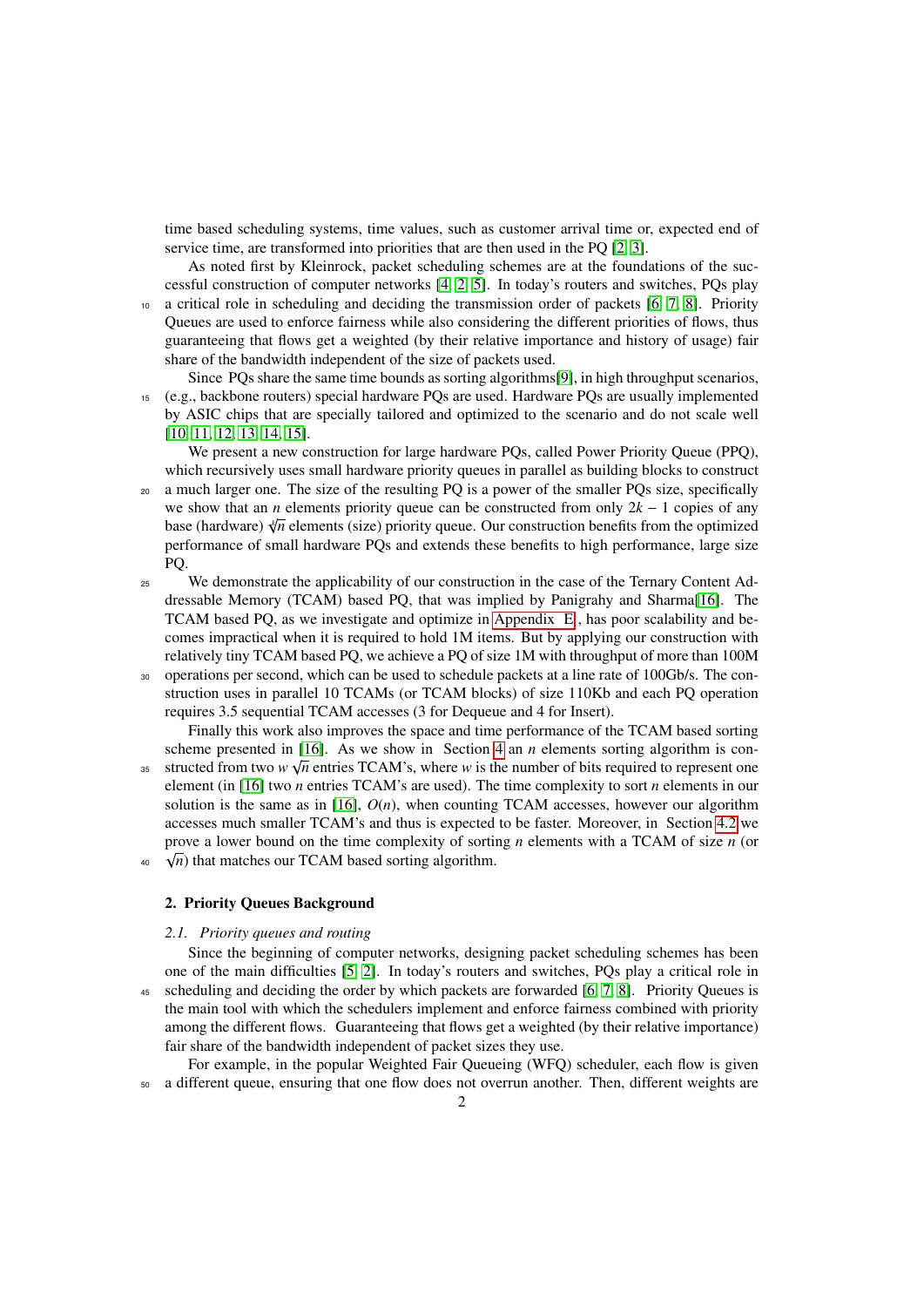associated with the different flows indicating their levels of quality of service and bandwidth allocation. These weights are then used by the WFQ scheduler to assign a time-stamp to each arriving packet indicating its virtual finish time according to emulated Generalized Processor Sharing (GPS). And now comes the critical and challenging task of the priority queue, to transmit

- <sup>55</sup> the packets in the order of the lowest timestamp packet first, i.e., according to their assigned timestamps<sup>[2](#page-2-0)</sup>. For example, in a 100Gbps line rate, hundreds of thousands of concurrent flows are expected<sup>[3](#page-2-1)</sup>. Thus the priority queue is required to concurrently hold more than million items and to support more than 100 million insert or dequeue operations per second. Note that the range of the timestamps depends on the router's buffer size and the accuracy of the scheduling
- <sup>60</sup> system. For best accuracy, the timestamps should at least represent any offset in the router's buffer. Buffer size is usually set proportional to  $RTT \cdot lineRate$ , and for a 100Gbps line rate and RTT of 250ms, timestamp size can get as high as 35 bits.

No satisfactory software PQ implementation exists due to the inherent  $O(\log n)$  step complexity per operation in linear space solutions, or alternatively  $O(w)$  complexity but then with

 $O(2^w)$  space requirement, where *n* is the number of keys (packets) in the queue and *w* is the size of the keys (i.e., timestamps in the example above). These implementations are mostly based on binary heaps or Van De Boas Trees[\[12\]](#page-16-11). None of these solutions is scalable, nor can it handle large priority queues with reasonable performances.

Networking equipment designers have therefore turned to two alternatives in the construction <sup>70</sup> of efficient high rate and high volume PQ's, either to implement approximate solutions, or to build complex hardware priority queues. The approximation approach has light implementation and does not require a PQ [\[18\]](#page-16-16). However the inaccuracy of the scheduler hampers its fairness, and is thus not applicable in many scenarios. The hardware approaches, described in detail in the next subsection, are on the other hand not scalable.

#### <sup>75</sup> *2.2. Hardware priority queue implementations*

Here we briefly review three hardware PQ implementations, Pipelined heaps [\[13,](#page-16-12) [19\]](#page-16-17), Systolic Arrays [\[10,](#page-16-9) [11\]](#page-16-10) and Shift Registers [\[15\]](#page-16-14). ASIC implementations, based on pipelined heaps, can reach  $O(1)$  amortized time per operation and  $O(2<sup>w</sup>)$  space [\[13,](#page-16-12) [19\]](#page-16-17), using pipeline depth that depends on  $w$ , the key size, or  $\log n$  the number of elements. Due to the strong dependence on <sup>80</sup> hardware design and key size, most of the ASIC implementations use small key size, and are not scalable for high rate. In [\[20\]](#page-16-18) a more efficient pipelined heap construction is presented, and our technique resembles some of the principals used in their work, however their result is a complex hardware implementation requiring many hardware processors or special elements and is very specific to pipelined heaps and of particular size, while the technique presented here is general, scalable with future technologies and works also with simpler hardware such as the TCAM.

Other hardware implementations are Systolic Arrays and Shift Registers . They are both based on an array of  $O(n)$  comparators and storing units, where low priority items are gradually pushed to the back and highest priority are kept in front allowing to extract the highest priority item in *O*(1) step complexity. In shift register based implementations new inputs are broadcasted

<sup>90</sup> to all units where as in systolic arrays the effect of an operation (an inserted item, or values shift) propagates from the front to the back one step in each cycle. Shift Registers require a global communication board that connects with all units while systolic arrays require bigger units to

<span id="page-2-0"></span><sup>&</sup>lt;sup>2</sup>Note that it's enough to store the timestamp of the first packet per flow.

<span id="page-2-1"></span> $3$ Estimated by extrapolating the results in [\[17\]](#page-16-19) to the current common rate.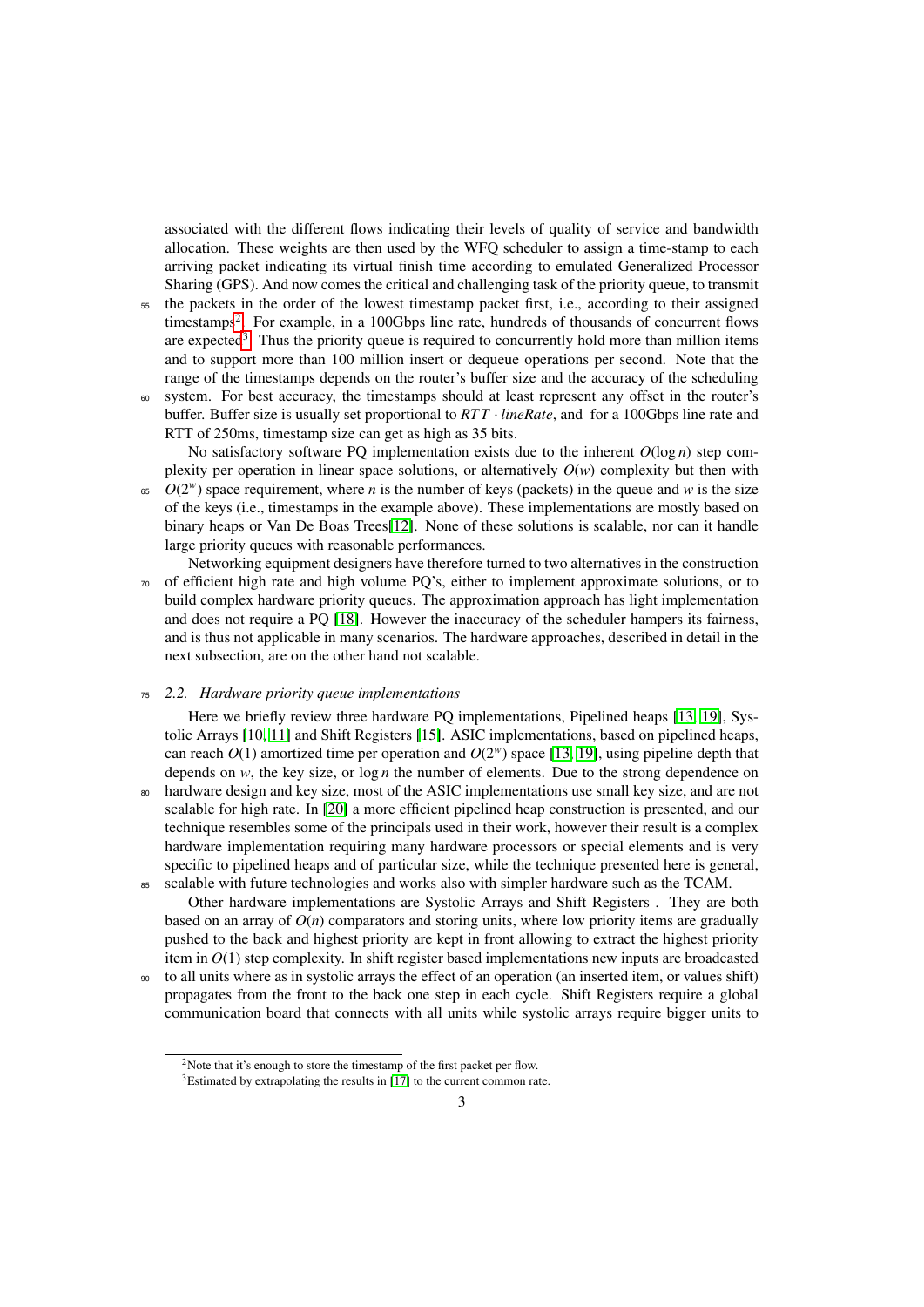hold and process propagated operations. Since both of them requires  $O(n)$  special hardware such as comparators, making them cost effective or even feasible only for low *n* values and therefore <sup>95</sup> again not scalable.

Another forth approach, which is mostly theoretical is that of Parallel Priority Queues. It consists of a pipeline or tree of processors [\[21\]](#page-16-20), each merges the ordered list of items produced by its predecessor processor(s). The number of processors required is either  $O(n)$  in a simple pipeline or  $O(\log n)$  in a tree of processors, where *n* is the maximal number of items in the

<sup>100</sup> queue. The implementations of these algorithms [\[22\]](#page-16-21) is either expensive in case of multi-core based architectures or unscalable in the case of ASIC boards.

## <span id="page-3-0"></span>3. PPQ - The Power Approach

The first and starting point idea in our Power Priority Queue (PPQ) construction is that to sort *n* elements one can partition them into  $\sqrt{n}$  lists of size  $\sqrt{n}$  each, sort each list, and merge the lists into one sorted list. Since a sorted list and a PQ are essentially the same, we use one  $\sqrt{n}$  the lists into one sorted list. Since a sorted list and a PQ are essentially the same, we use one  $\sqrt{n}$ elements PQ to sort each of the sublists (one at a time), and a second  $\sqrt{n}$  elements PQ in order the merge the sublists. Any  $\sqrt{n}$  elements (hardware) PQ may be used for that. In describing the to merge the sublists. Any  $\sqrt{n}$  elements (hardware) PQ may be used for that. In describing the construction we call each PQ that serves as a building block, Base Priority Queue (BPQ). This  $\alpha$  construction we can each  $PQ$  that serves as a building block, base Priority Quetaive construction needs two  $\sqrt{n}$  elements BPQ's to construct an *n* element PPQ.

- <sup>110</sup> The BPQ building block expected API is as follows:
	- Insert(item) inserts an item with priority item.key.
	- Delete(item) removes an item from the BPQ, item may include a pointer inside the queue.
	- Dequeue() removes and returns the item with the highest priority (minimum key).
	- Min() like a peek, returns the BPQ item with the minimum key.
- <sup>115</sup> Note that the Min operation can easily be constructed by caching the highest priority item after every Insert and Dequeue operation, introducing an overhead of a small and fixed number of RAM accesses.

In addition our construction uses a simple in memory (RAM) FIFO queue, called RList, implemented by a linked list that supports the following operations:

- <sup>120</sup> Push(item) inserts an item at the tail of the RList.
	- Pop() removes and returns the item at the head of the RList.

Notice that an RList FIFO queue, due to its sequential data access, can be mostly kept in DRAM while supporting SDRAM like access speed (more than 100Gb/s). This is achieved by using SRAM based buffers for the head and tail parts of each list, and storing internal items in <sup>125</sup> several interleaved DRAM banks [\[23\]](#page-17-0).

## *3.1. Power Priority Queue*

To construct a PPQ (see Figures [1](#page-4-0) and [2\)](#page-5-0) we use one BPQ object, called input-BPQ, as an input sorter. It accepts new items as they are inserted into the PPQ and builds  $\sqrt{n}$  long lists out input sorter. It accepts new items as they are inserted into the PPQ and builds  $\sqrt{n}$  long lists out of them. When a new  $\sqrt{n}$  list is complete it is copied to the merging area and the input BPQ <sup>130</sup> starts constructing a new list. A second BPQ object, called exit-BPQ, is used to merge and find [t](#page-17-1)he minimum item among the lists in the merge area. The pseudo-code is given in [Appendix](#page-17-1) [A.](#page-17-1) The minimum element from each list in the merge area is kept in the exit-BPQ. When the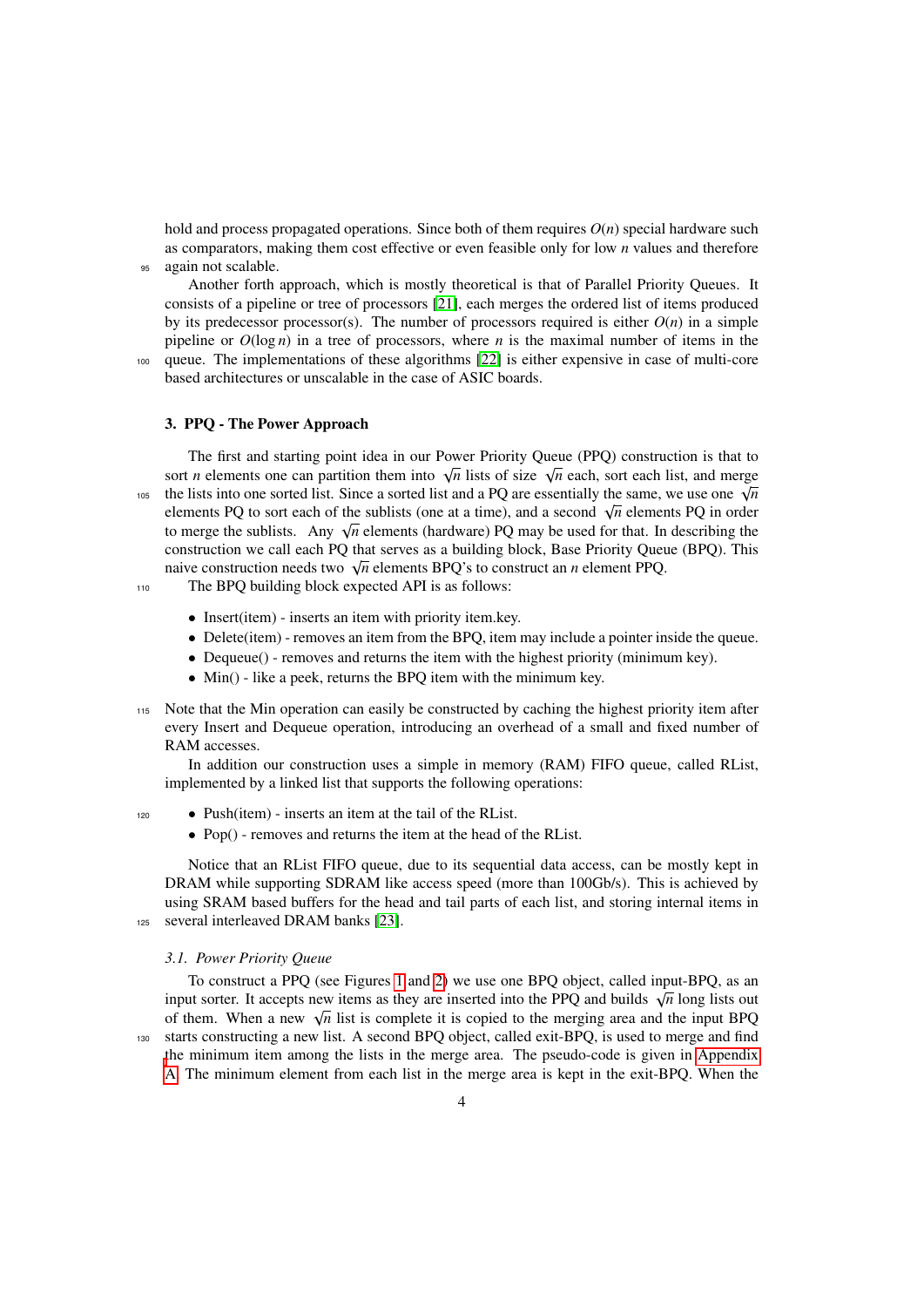

<span id="page-4-0"></span>Figure 1: The basic (and high level) Power Priority Queue (PPQ) construction. Note that the length of sublists in the new the Cost of the United States. RAM may reach  $2\sqrt{n}$  (after merging).

minimum element in the exit-BPQ is dequeued as part of a PPQ dequeue, a new element from the corresponding list in the merging area is inserted into the exit-BPQ object. Except for <sup>135</sup> the minimum of each RList sorted list the elements in the merging area are kept in a RAM (see notice at the end of the previous subsection). Each PPQ Dequeue operation extracts the minimum element from the exit-BPQ (line [37\)](#page-17-1) or the input-BPQ (line [46\)](#page-17-1), depending on which one contains the smallest key.

The above description suffers from two inherent problems (bugs); first, the construction may The above description surfers from two inferent problems (bugs), first, the construction may<br>than  $\sqrt{n}$  small RLists in the merging area which in turn would require an end up with more than  $\sqrt{n}$  small RLists in the merging area which in turn would require an exit-BPQ of size larger than  $\sqrt{n}$ , and second, how to move  $\sqrt{n}$  sorted elements from a full input-BPQ to an RList while maintaining an  $O(1)$  worst case time per operation. In the next subsections we explain how to overcome these difficulties (the pseudo-code of the full algorithm is given in [Appendix A\)](#page-17-1).

# *3.1.1. Ensuring at most* <sup>√</sup> <sup>145</sup> *n RLists in the RAM*

As items are dequeued from the PPQ, RAM lists become shorter, but the number of RAM As tiems are dequeded from the PPQ, KAM lists become shorter, but the number of KAM lists might not decrease and we could end up with more than  $\sqrt{n}$  RLists, many of which with less than  $\sqrt{n}$  items. This would cause the exit-BPQ to become full, even though the total number of than  $\sqrt{n}$  items. This would cause the exit-BPQ to become full, even though the total number of items in the PPQ is less than *n*. To overcome this, any time a new list is ready (when the input-The BPQ is full) we find another RAM list of size at most  $\sqrt{n}$  (which already has a representative in the exit-BPQ) and we start a process of merging these two lists into one RList in the RAM (line [22](#page-17-1) in the pseudo-code) keeping their mutual minimum in the exit-BPQ (lines [25-28\)](#page-17-1), see Figure [2\(](#page-5-0)c). In case their mutual minimum is not the currently stored item in the exit-BPQ, the stored item should be replaced using exit-BPQ.Delete operation, followed by an Insert of the mutual <sup>155</sup> minimum.

This RAM merging process is run in the background interleaving with the usual operation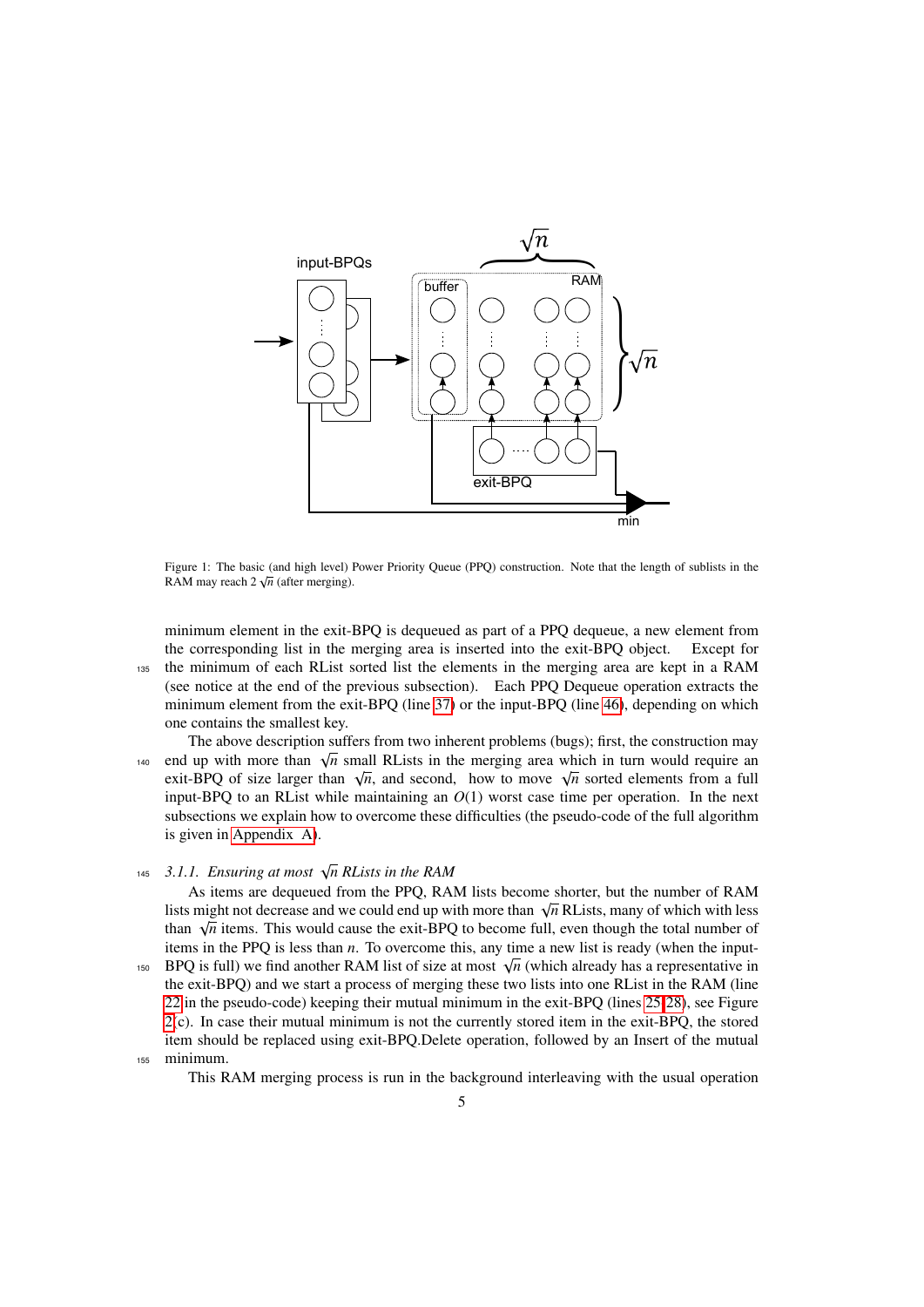of the PPQ. In every PPQ.Insert or PPQ.Dequeue operation we make two steps in this merging (line [13\)](#page-17-1), extending the resulting merged list (called *fused-sublist* in the code) by two more (interesting the resulting merged its called *jused-subitst* in the code) by two more items. Considering the fact that it takes at least  $\sqrt{n}$  insertions to create a new RAM sublist, <sup>160</sup> we are guaranteed that at least  $2\sqrt{n}$  merge steps complete between two consecutive RAM lists creations, ensuring that the two RAM lists are merged before a new list is ready. Note that since the heads of two merged lists and the tail of the resulting list are buffered in SRAM the two merging steps have small, if any at all, influence on the overall completion time of the operation. If no RAM list smaller than  $\sqrt{n}$  exists then either there is free space for the new RAM list and if the new RAM list and

The KAM list smaller than  $\sqrt{n}$  exists then either there is nee space for the new KAM list and<br>there is no need for a merge, or the exit-BPQis full, managing  $\sqrt{n}$  RAM lists of size larger than ere is no need for a merge, or the exit-**BPQ** is fun, managing  $\sqrt{n}$  KAM lists of size farger than  $\overline{n}$ , i.e., the PPQ is overfull. If however such a smaller than  $\sqrt{n}$  RLists exists we can find one such list in *O*(1) time by holding a length counter for each RList, and managing an *unordered* set such list in  $O(1)$  time by notaing a length counter for each RList, and managing an *unordered* set of small RLists (those with length at most  $\sqrt{n}$ ). This set can easily be managed as a linked list with  $O(1)$  steps per operation.



<span id="page-5-0"></span>Figure 2: A sequence of operations, Insert(8), Insert(2), and Insert(23), and the Power Priority Queue (PPQ) state after each ((*b*)-(*d*)). Here *n* = 9 and the Merge in state (c) is performed since there is a sublist whose size is at most  $\sqrt{n}$ .

#### <sup>170</sup> *3.1.2. Moving a full input-BPQ into an RList in the RAM in O*(1) *steps*

When the input-BPQ is full we need to access the  $\sqrt{n}$  sorted items in it and move them into the RAM (either move or merge with another RList as explained above). At the same time we also need to use the input-BPQ to sort new incoming items. Since the PPQ is designed for real time scheduling systems, we should carry out these operations while maintaining  $O(1)$  worst <sup>175</sup> case steps per insert or dequeue operations. As the BPQ implementation might not support an operation "copy all items and reset" in one step, the items should be deleted (using dequeue) and  $\alpha$  copied to the RAM one by one. Such an operation consumes too much time ( $\sqrt{n}$ ) to be allowed copied to the RAM one by one. Such an operation consumes too much time ( $\sqrt{n}$ ) to be allowed during a single Insert operation. Therefore, our solution is to use two input-BPQs with flipping roles, while we insert a new item to the first we evacuate one from the second into an RList in the

- <sup>180</sup> RAM. Since their size is the same, by the time we fill the first we have emptied the second and we can switch between them. Thus our construction uses a total of three BPQ objects, rather than two. Note that when removing the highest-priority element, we have to consider the minimums of the queues and the list we fill, i.e., one input-BPQ, one RList and the exit-BPQ.
- The pseudo-code of the full algorithm is provided in [Appendix A.](#page-17-1) The two input-BPQs <sup>185</sup> are called input-BPQ[0] and input-BPQ[1], where input-BPQ[*in*] is the one currently used for insertion of new incoming items and input-BPQ[*out*] is evacuated in the background into an RList named buffer[*out*]. The RList accessed by buffer[*in*] is the one being merged with another small sublist already in the exit-BPQ.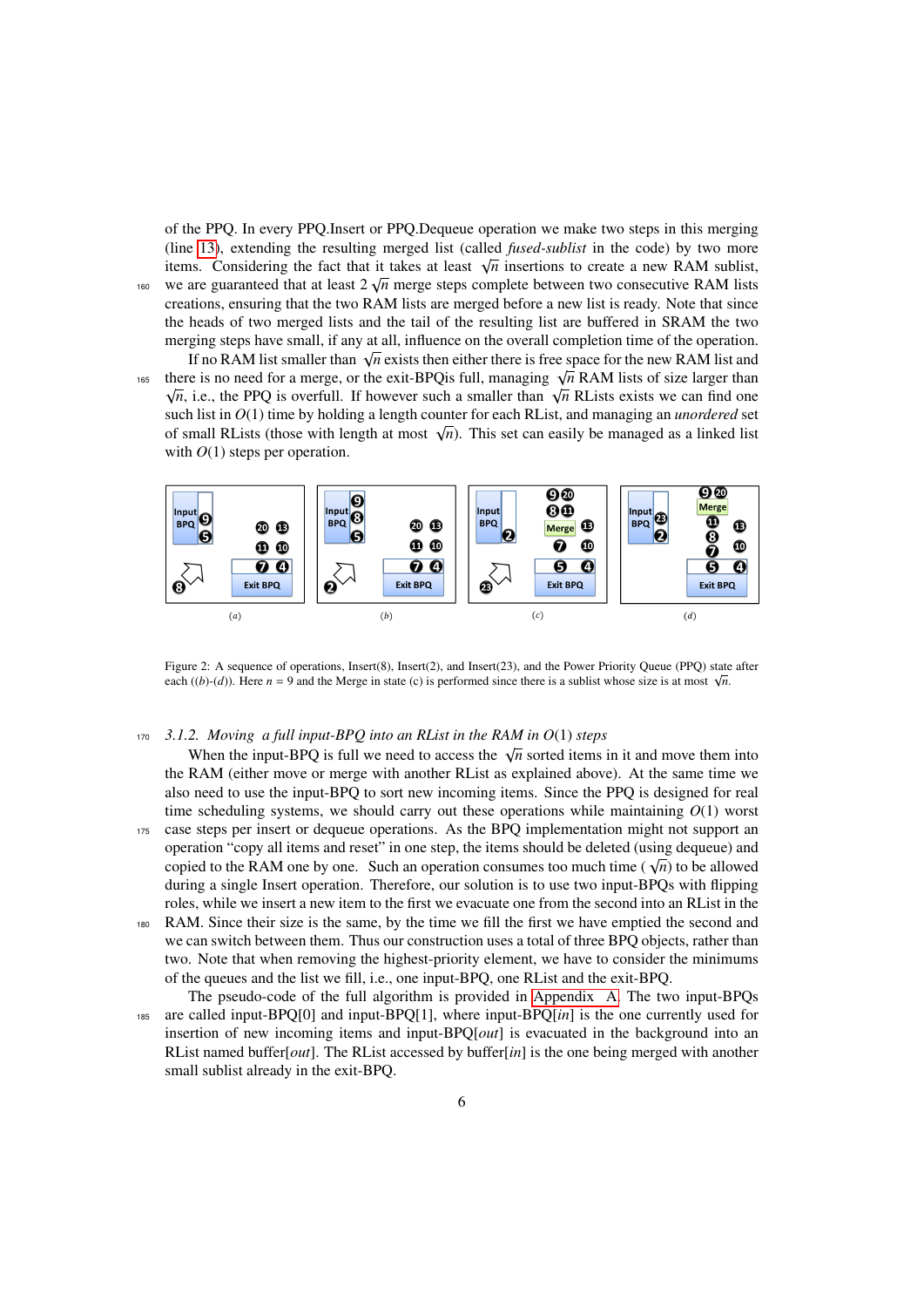#### *3.2. PPQ Complexity Analysis*

<sup>190</sup> Here we show that each PPQ.Insert operation requires at most 3 accesses to BPQ objects, which can be performed in parallel, thus adding one sequential access time, and each PPQ.dequeue operation requires at most 2 sequential accesses to BPQ objects.

The most expensive PPQ operation is an insert in which exactly the input-BPQ[*in*] becomes full. In such an operation the following 4 accesses (A1-A4) may be required; A1: An insert <sup>195</sup> on input-BPQ[*in*], A2: a Delete and A3: Insert in the exit-BPQ, and A4: A dequeue from the input-BPQ[*out*]. Accesses A2& A3 are in the case that the head item in the new list that starts its merge with an RList needs to replace an item in the exit-BPQ. However, notice that accesses A1, A2 and A4 may be executed in parallel, and only access A3 sequentially follows access A2. Thus the total sequential time of this PPQ.Insert is 2. Since such a costly PPQ.Insert happens Thus the total sequential time of this PPQ. Insert is 2. Since such a costly PPQ. Insert happent only once every  $\sqrt{n}$  Insert operations, we show in [Appendix B](#page-18-0) how to delay access A3 to a subsequent PPQ.Insert thus reducing the worst case sequential access time of PPQ.Insert to 1.

The PPQ.Dequeue operation performs in the worst case a Dequeue followed by an Insert to the exit-BPQ and in the background merging process, a Dequeue in one input-BPQ. Therefore the PPQ Dequeue operation requires in the worst case 3 accesses to the BPQ objects which can <sup>205</sup> be performed in two sequential steps.

Both operations can be performed with no more than 7 RAM accesses per operation (which can be made to the SRAM whose size can be about 8MB), and by using parallel RAM accesses, can be completed within 6 sequential RAM accesses. Thus, since each packet is being inserted and dequeued from the PPQ the total number of sequential BPQ accesses per packet is 3 with 6 <sup>210</sup> sequential SRAM accesses. This can be farther improved by considering that the BPQ accesses of the PPQ.Insert are to a different base hardware object than those of the PPQ.Dequeue. In a balanced Insert-Dequeue access pattern, when both are performed concurrently, this reduces to 2 the number of sequential accesses to BPQ objects per packet.

#### *3.3. The TCAM based Power Priority Queue (TCAM-PPQ)*

<sup>215</sup> The powering technique can be applied to several different hardware PQ implementations, such as, Pipelined heaps [\[13,](#page-16-12) [19\]](#page-16-17), Systolic Arrays [\[10,](#page-16-9) [11\]](#page-16-10) and Shift Registers [\[15\]](#page-16-14). Here we use a TCAM based PQ building block, called TCAM Ranges based PQ (RPQ), to construct a TCAM based Power Priority Queue called TCAM-PPQ, see Figure [3.](#page-7-0) The RPQ construction is described in [Appendix D,](#page-20-0) it is an extension of the TCAM based set of ranges data structure of Panigrhay

<sup>220</sup> and Sharma[\[16\]](#page-16-15) and features a constant number of TCAM accesses per RPQ operation using two *w* · *m* entries TCAMs (each entry of *w* bits) to handle *m* elements. Thus a straightforward naive construction of an *n* items TCAM-PPQ requires 6 TCAM's of size  $w \sqrt{n}$  entries.

Let us examine this implementation in more detail. According to the RPQ construction in [Ap](#page-20-0)[pendix D](#page-20-0) (also summarized in Table [D.2\)](#page-23-1) 1 sequential access to TCAMs is required in the imple-

<sup>225</sup> mentation of RPQ.Insert, 1 in the implementation of RPQ.Dequeue and 3 for RPQ.delete(item). Combining these costs with the analysis in the previous subsection yields that the worst case cost of TCAM-PPQ.Insert is 3 sequential accesses to TCAMs, and also 3 for TCAM-PPQ. De- $\alpha$  is a reduced in term of the sequential accesses to TCAMs, and also 3 for TCAM-PPQ. Dequeue. However, TCAM-PPQ.Insert costs 3 only once every  $\sqrt{n}$  inserts, i.e., its amortized cost converges to 2, and the average of the two operations together is thus <sup>2</sup>.<sup>5</sup> sequential TCAM accesses. Note that it is possible to handle priorities' (values of the PQ) wrap around by a simple

technique as described in [Appendix E.3.](#page-25-0)

Consider for example the following use case of the TCAM-PPQ. It can handle a million keys in a range of size  $2^{35}$  (reasonable 100 Gbps rate [\[24\]](#page-17-2)) using 6 TCAMs, each smaller than 1 Mb.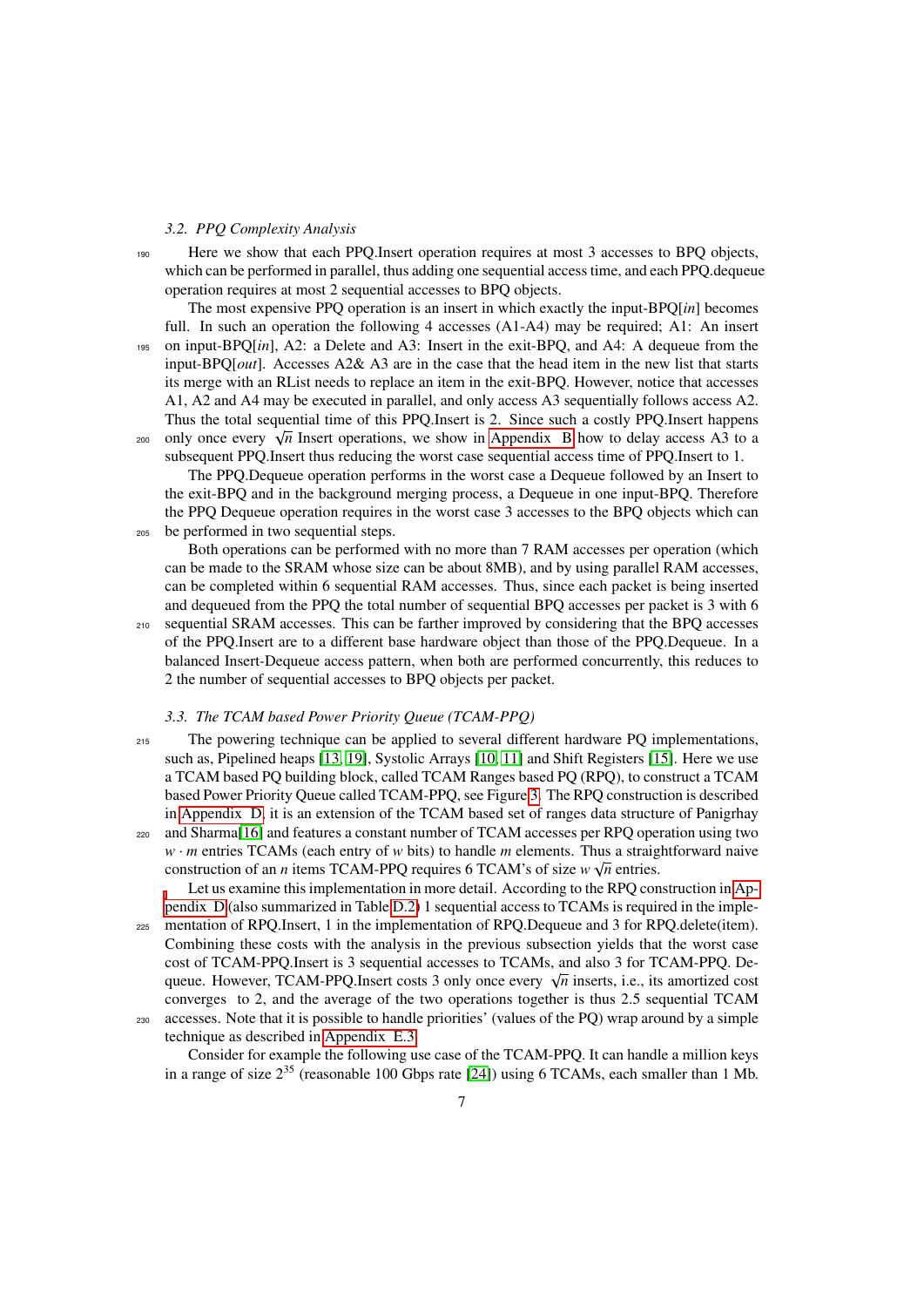Considering a TCAM rate of 500 millions accesses per second (reasonable rate for 1 Mb TCAM <sup>235</sup> [\[25\]](#page-17-3)), and <sup>2</sup>.<sup>5</sup> accesses per operation (Insert or Dequeue) this TCAM-PPQ works at a rate of 100 million packets per second. Assuming average packet size of 140 bytes [\[13,](#page-16-12) [26\]](#page-17-4), then the TCAM-PPQ supports a line rate of 112 Gbps.



Figure 3: The TCAM based Priority Queue (TCAM-PPQ) construction.

#### <span id="page-7-0"></span>*3.4. The Power k Priority Queue - PPQ(k)*

The PPQ scheme describes how to build an *n*-element priority queue from three  $\sqrt{n}$  elements <sup>240</sup> priority queues. Naturally this calls for a recursive construction where the building blocks are built from smaller building blocks. Here we implement this idea in the following way; (see Figure [5\)](#page-10-0) we fix the size of the exit-BPQ to be *x*, the size of the smallest building block. In the RAM area *x* lists each of size  $n/x$  are maintained. The input-BPQ is however constructed recursively. In general if the recursion is applied  $k$  times, a PPQ with capacity  $n$  is constructed 245 from  $\cdot 2^k$  BPQs each of size  $\sqrt[k]{n}$ .

However, a closer look at the BPQ's used in each step of the recursion reveals that each step requires only 2 size *x* exit-BPQ and each pair of input-BPQs is replaced by a pair of input-BPQs whose size is  $x$  times smaller as illustrated in Figure [4.](#page-8-0) Thus each step of the recursion adds only 2 size *x* BPQ's objects (the exit-BPQs) and the corresponding RAM space (see Figure [4\)](#page-8-0).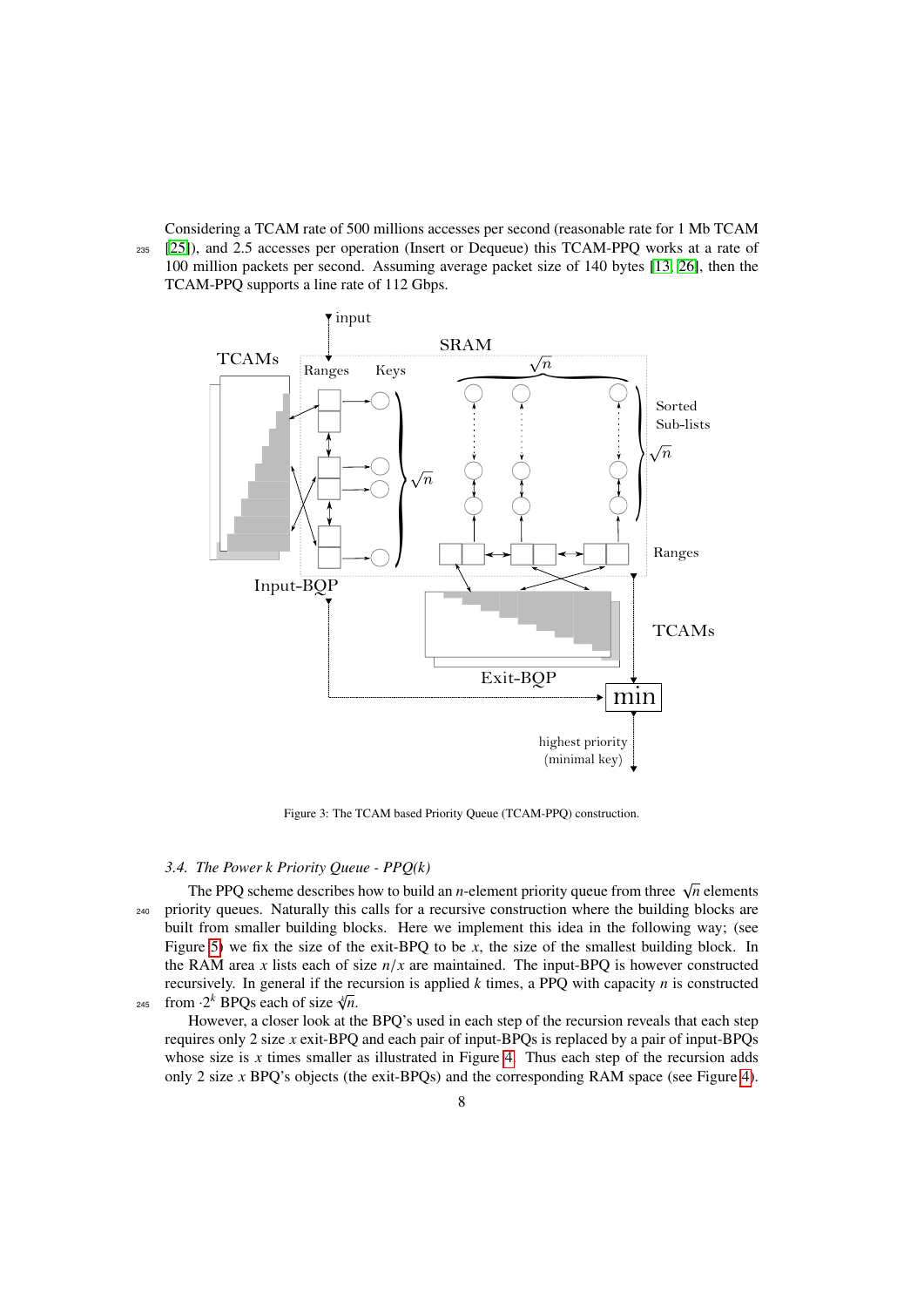

<span id="page-8-0"></span>Figure 4: A scenario in which four  $n/x^2$  input-BPQs construct two size  $n/x$  input-BPQs that in turn are used in the construction of one size *n* input-BPQ As explained in the text it illustrates that only  $2n/x^2$  input-B construction of one size *n* input-BPQ. As explained in the text it illustrates that only  $2 n/x^2$  input-BPQs are required at any point of time.

- <sup>250</sup> At the last level 2 size *x* input-BPQs are still required. Consider the top level of the recursion as illustrated in Figure [4,](#page-8-0) where a size *n* PPQ is constructed from two input-BPQs, *Q*<sup>0</sup> and *Q*<sup>1</sup> each of size  $n/x$  and each with size  $n/x$  RAM (the RAM and the exit-BPQs are not shown in the figure at any level). Each of  $Q_0$  and  $Q_1$  is in turn constructed from two size  $n/x^2$  input-BPQs<br>( $Q_0$ ,  $Q_2$ ,  $Q_3$ , and  $Q_4$ ,) and the corresponding RAM area and size *x* exit.RPQ, As can be  $(Q_{0,0}, Q_{0,1}, Q_{1,0}, \text{ and } Q_{1,1})$  and the corresponding RAM area and size *x* exit-BPQ. As can be
- seen, at any point of time only two  $n/x^2$  input-BPQs are in use. For example moving from state<br>(b) to state (c) in Figure 4.  $Q_0$  is already empty when we just switch from inputting into  $Q_0$  to (*b*) to state (*c*) in Figure [4,](#page-8-0)  $Q_{0,0}$  is already empty when we just switch from inputting into  $Q_0$  to inputting to  $Q_1$ , and  $Q_1$  needs only  $Q_{1,0}$  for  $n/x^2$  steps. When  $Q_1$  starts using  $Q_{1,1}$ , moving from  $(c)$  to  $(d)$ ,  $Q_2$ , is already empty, etc. Recursively, these two size  $n/x^2$  input-RPOs may thus be (*c*) to (*d*),  $Q_{0,1}$  is already empty, etc. Recursively, these two size  $n/x^2$  input-BPQs may thus be constructed by two  $n/x^3$  input-BPQs. Moreover notice that since only two input-BPQs are used constructed by two  $n/x^3$  input-BPQs. Moreover notice that since only two input-BPQs are used<br>at each level, also only two exit-BPQs are required at each level. The construction recurses *k*
- <sup>260</sup> at each level, also only two exit-BPQs are required at each level. The construction recurses *k* √ times until the size of the input-BPQ equals *x*, which can be achieved by selecting  $x = \sqrt[n]{n}$ . Thus the whole construction requires  $2k - 1$ , size  $\sqrt[n]{n}$  BPQs. In our construction in Section [3.4.1](#page-10-1) we found that  $k = 3$  gives the best performance for a TCAM based PQ with 100GHz line rate.
- We represent the time complexity of an operation  $OP \in \{ins, deg\}$  on a size *n* PPQ(*k*) built<br>p hase BPOs of size  $x = \sqrt[n]{p} TOP \, n \, x$ ) by a three dimensional vector  $(N_1, N_2, N_3)$ from base BPQs of size  $x = \sqrt[n]{n}$ ,  $T(OP, n, x)$ , by a three dimensional vector  $(N_{ins}, N_{deg}, N_{del})$  that represents the number of BPO Insert, the number of BPO Dequeue and the number of BPO that represents the number of BPQ Insert, the number of BPQ Dequeue and the number of BPQ Delete operations (respectively) required to complete OP in the worst case. BPQ operations, for for moderate size BPQ, are expected to dominate other CPU and RAM operations involved in the algorithm. In what follows we show that the amortized cost of an Insert operation is  $(1,1,1/x)$  $270$  (i.e., all together at most 3 sequential BPQ operations), and  $(1,1,0)$  for a Dequeue operation.
- If we omit the Background routine, each PPQ(*k*) Dequeue operation either performs a Dequeue from input-BPQ[*in*] (a PPQ  $(k - 1)$  of size  $n/x$ ), extract an item from the exit-BPQ (using one BPQ Dequeue and one Insert operations) or fetch it from a buffer[*out*] (no BPQ operation).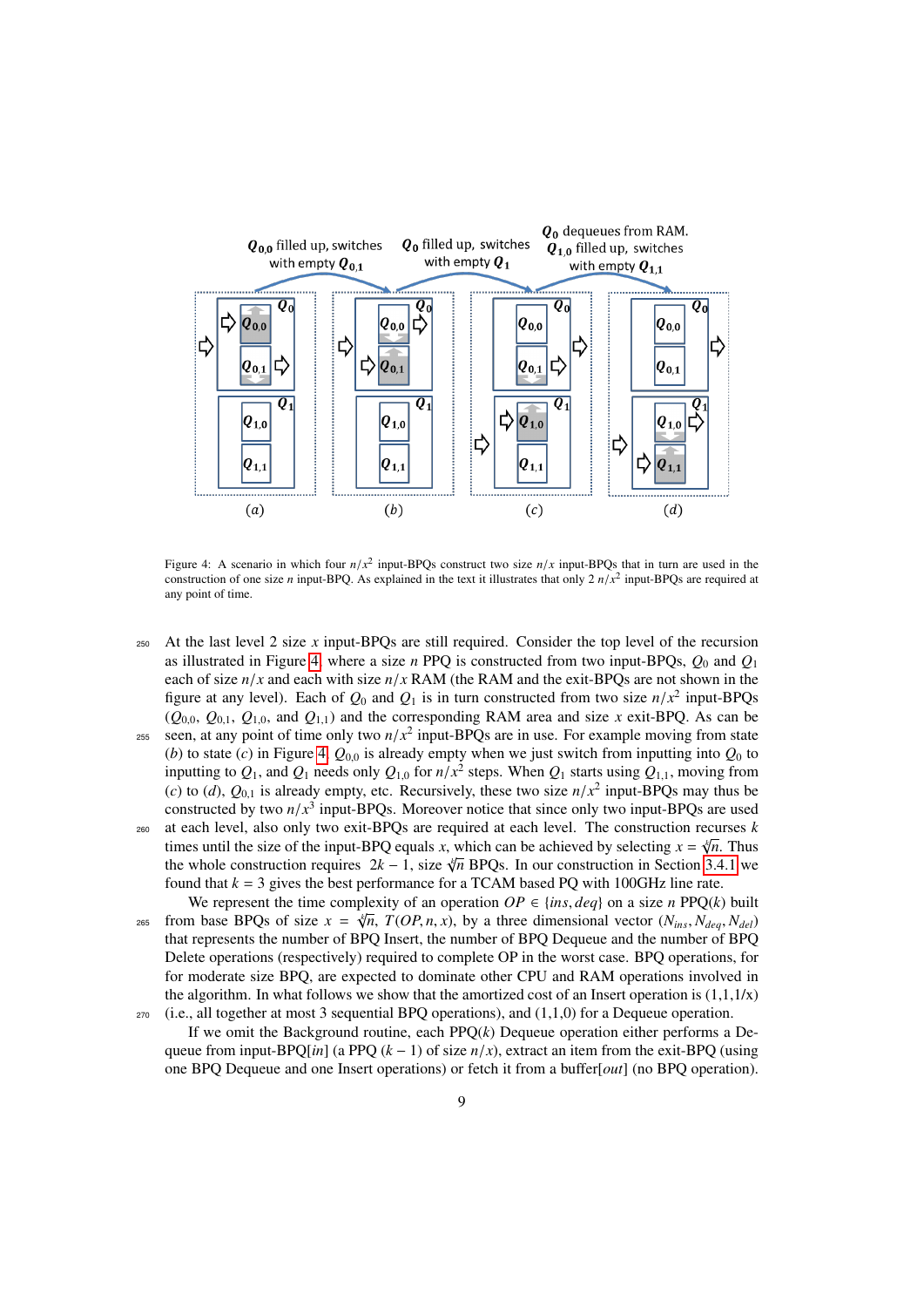Therefore we can express the time complexity of PPQ(*k*) Dequeue operations (without Background),  $t(deq, n, x)$  or in shorter form  $t_{deq}(n)$ , by the following recursive function:

$$
t_{deg}(n) = \begin{cases} (0,0,0) & \text{min. is in buffer} [out] \\ (1,1,0) & \text{min. is in exit-BPQ} \\ t_{deg}(n/x) & \text{otherwise} \end{cases}
$$
 (1)

Considering the fact that a priority queue of capacity *x* is the BPQ itself,  $t_{deg}(x) = t(deg, x, x) =$  $(0, 1, 0)$ . Therefore the worst case time for any Dequeue is  $(1, 1, 0)$ , i.e.  $t(\text{deg}, n, x) = (1, 1, 0)$ when  $n > x$ .

Note that the equation  $t(deq, n, x) = (1, 1, 0)$  expresses the fact that Dequeue essentially <sup>275</sup> updates at most one BPQ (holding the minimum item), which neglects the RAM and CPU operations required to find that BPQ within the  $O(k)$  possible BPQs and buffers. Neglecting these operations is reasonable when *k* is small, or when we use additional BPQ-like data structure of size  $O(k)$  that holds the minimums of all input-BPQ $[*in*]$  and buffers and can provide their global minimum in  $O(1)$  time.

The Background() routine, called at the end of the Dequeue operation, recursively performs a Dequeue from all input-BPQ[*out*]s. Since there are *k* − 1 input-BPQ[*out*]s, the Background()'s time cost,  $B(n, x)$ , equals  $(k-1, k-1, 0)$ . Therefore the total time complexity of PPO $(k)$  Dequeue (by definition  $T(deq, n, x) = t(deq, n, x) + B(n, x)$ ) equals *k* BPQ Dequeues and *k* BPQ Inserts in the worst case, i.e.

$$
T(\deg, n, x) = (k, k, 0). \tag{2}
$$

If we omit the Background routine, each PPQ(*k*) Insert operation performs an Insert to one of its two  $n/x$ -sub-queues (the input-BPQ[*in*]) and sometimes (when the input-BPQ[*in*] is full) also starting merging of a new RList with existing one which might require a Delete and Insert to the exit-BPQ. Therefore we can express the time complexity of PPQ(*k*) Insert operation (without Background),  $t(ns, n, x)$  or in shorter form  $t_{ins}(n)$ , by the following recursive function:

$$
t_{ins}(n) = \begin{cases} t_{ins}(n/x) + (1, 0, 1) & \text{input-BPQ}[in] \text{ is full} \\ t_{ins}(n/x) & \text{otherwise} \end{cases} \tag{3}
$$

Considering the fact that a priority queue of capacity *x* is the BPQ itself,  $t_{ins}(x) = t(ins, x, x)$ (1, 0, 0). Therefore the worst case time of any Insert is  $(k, 0, k - 1)$ , i.e.  $t(ins, n, x) = (k, 0, k - 1)$ when  $n > x$ . When we include the cost of the Background, we get that

$$
T-ins, n, x) = (2k - 1, k - 1, k - 1).
$$
\n(4)

- Moreover, since the probability that at least one input-BPQ $[in]$  is full is approximately  $1/x$ , the amortized cost of a PPQ(*k*) Insert without Background is  $(1, 0, 0) + \frac{1}{x}(1, 0, 1)$ , and with back-<br>ground it is (*k*,  $k = 1, 0$ ),  $\frac{1}{x}(1, 0, 1)$ ground it is  $(k, k - 1, 0) + \frac{1}{x}(1, 0, 1)$ .<br>An important property of the B
- An important property of the Background() routine is that it only accesses input-BPQ[*out*]s while the rest of the operations of Insert and Dequeue access input-BPQ[*in*]s, therefore it can <sup>285</sup> be executed in parallel with them. Moreover, since Background performs a Dequeue on input-BPQ[*out*]s, and since in input-BPQ[*out*] minimum key can be found locally (no input-BPQ[*in*] is used by input-BPQ[*out*]), all Dequeue calls belonging to a Background can be performed concurrently, thereby achieving parallel time cost of (1,1,0) for the Background routine. As a consequence, putting it all together, in a fully parallel implementation the amortized cost of 290 Insert is  $(1, 1, 1/x)$  and  $(1, 1, 0)$  for Dequeue.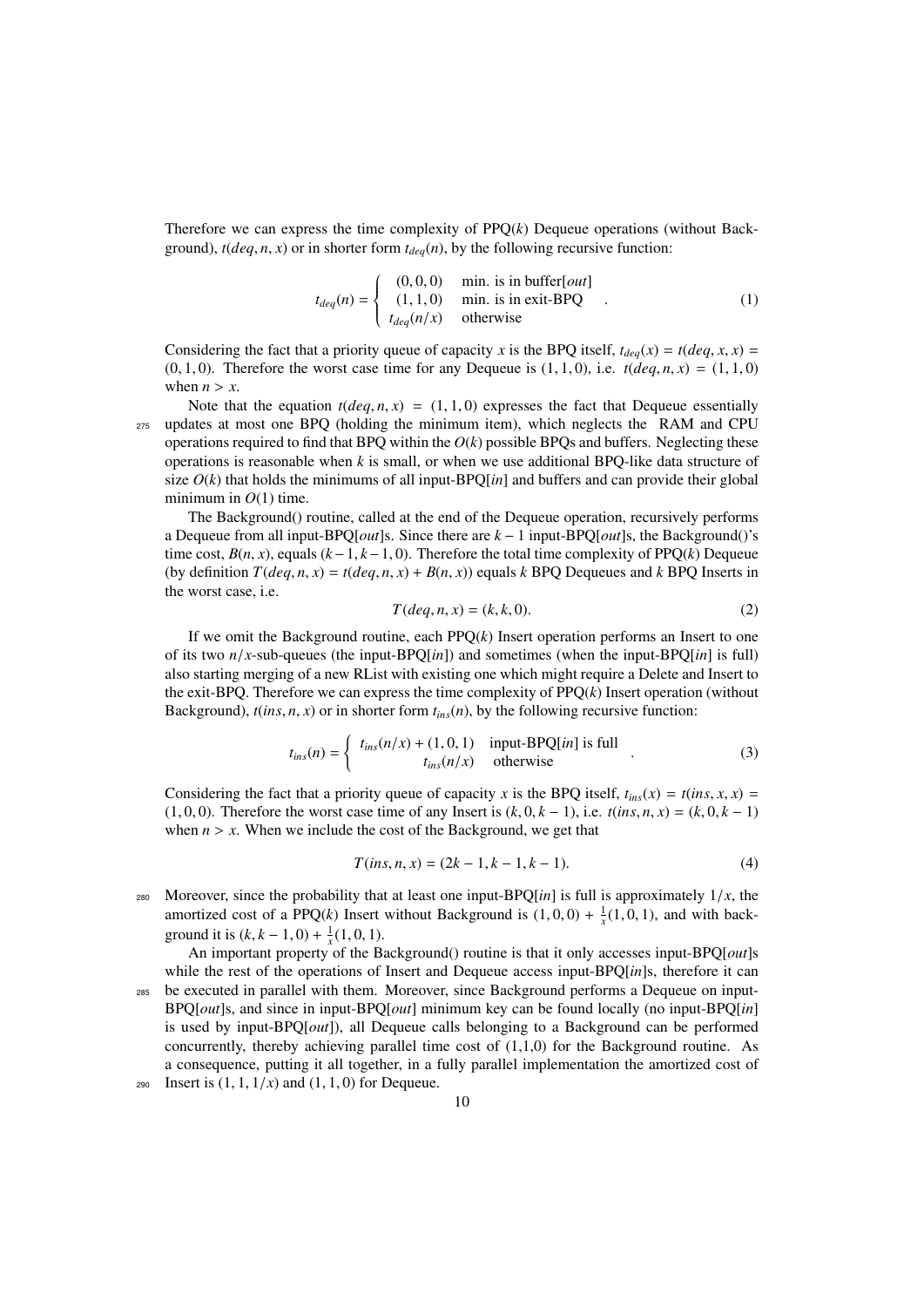

Figure 5: High level diagram of the Power  $k = 3$  Priority Queue - PPQ(3) construction.

## <span id="page-10-1"></span><span id="page-10-0"></span>*3.4.1. The generalized TCAM-PPQ(k)*

When applying the  $PPO(k)$  scheme with the RPO (Ranges based Priority Oueue), we achieve when applying the PPQ( $\kappa$ ) scheme with the KPQ (Kanges based Phority Quette), we achieve<br>a priority queue with capacity *n* which uses  $O(wk\sqrt[4]{n})$  entries TCAM (each entry of size *w* bits) and  $O(k)$  TCAM accesses per operation. More precisely, using the general analysis of  $PPQ(k)$ <sup>295</sup> above and the RPQ analysis summarized in [D.2,](#page-23-1) TCAM-PPQ(*k*) requires 2*k* − 1 RPQs of size √ *k*<sup> $pi$ </sup> each and achieves Insert with amortized cost of 3*k* − 1 TCAM accesses and Dequeue with 3*k* TCAM accesses. As noted above these results can be farther improved, by using parallel execution of independent RPQ operations, which when fully applied can results in this case with only 3 TCAM accesses.

<sup>300</sup> Since access time, cost and power consumption of TCAMs decreases as the TCAM gets smaller, the  $TCAM-PPO(k)$  scheme can be used to achieve an optimized result based on the goals of the circuit designer. Note that large TCAMs also suffer from long sequential operation latency which leads to pipeline based TCAM usage. The reduction of TCAM size with TCAM-PPQ(*k*) allows a simpler and straightforward TCAM usage. Considering the TCAM size to performance <sup>305</sup> tradeoffs the best TCAM based PQ is the TCAM-PPQ (3) whose performance exceeds RPQ and simple TCAM based lists implementations.

Let  $T(S)$  be the access time of a size *S* TCAM, then another interesting observation is that for any number of items *n*, the time complexity of each operation on TCAM-PPQ(*k*) is  $O(k \cdot T(\theta \sqrt[n]{n}))$ , where  $\theta$  is either *w* or *w*<sup>2</sup> depending on whether the TCAM returns the longest

prefix match or not, respectively. This time complexity can be also expressed by  $O(\log n \cdot \frac{T(S)}{\log S - \log \epsilon})$ 310 prefix match or not, respectively. This time complexity can be also expressed by  $O(\log n \cdot \frac{T(S)}{\log S - \log \beta})$ . This implies that faster scheduling can be achieved by using TCAMs with lower *T*(*S*) to (log *S* − log θ) ratio, suggesting a design objective for future TCAMs.<br>The new TCAM-PPQ(3) can handle a million keys in a range of size  $2^{35}$  (reasonable 100

Gbps rate) using <sup>10</sup> TCAMs (5 BPQs) each smaller than <sup>110</sup> Kb with access time <sup>1</sup>.<sup>1</sup> ns. A 315 TCAM of this size has a rate of 900 millions accesses per second, and 3.5 accesses per opera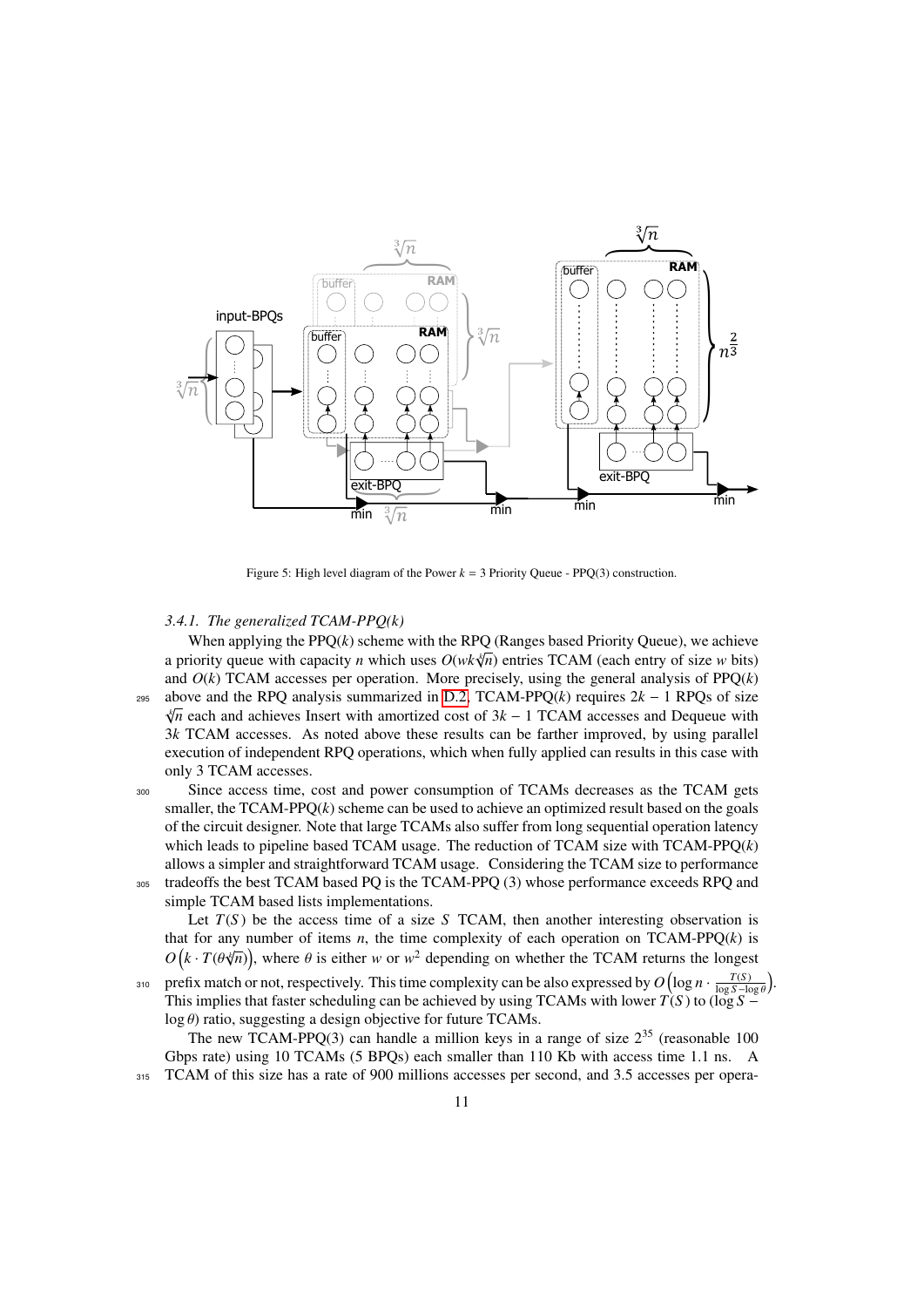tion (Insert or Dequeue) this TCAM-PPQ(3) works at a rate of 180 million packets per second (assuming some parallelism between Insert and Dequeue operations steps). Assuming average packet size of 140 bytes [\[13,](#page-16-12) [26\]](#page-17-4), TCAM-PPQ(3) supports a line rate of 200 Gbps.

#### <span id="page-11-0"></span>4. Power Sorting

320 We present the *PowerSort* algorithm (code is given in [Appendix C\)](#page-19-0), that sorts *n* items in  $O(n)$ time using one BPQ with capacity  $\sqrt{n}$ . In order to sort *n* items, PowerSort considers the *n* items time using one BPQ with capacity  $\sqrt{n}$ . In order to sort *n* items, PowerSort considers the *n* items inne using one BFQ with capacity  $\sqrt{n}$ . In order to sort *n* hems, Fowersort considers the *n* hems<br>input as  $\sqrt{n}$  sublists of size  $\sqrt{n}$  each, and using the BPQ to sort each one of them apart (lines [3-](#page-19-0) the distribution of the solution of the state of the final term of the solution of the solution of the solution of the solution of [13\)](#page-19-0). Each sorted sublist is stored in a RList (see Section [3\)](#page-3-0). Later on the  $\sqrt{n}$  sublist to one sorted list of *n* items (by calling PowerMerge on line [14\)](#page-19-0). We use *PowerMerge<sub>st</sub>*, to refer <sup>325</sup> to the function responsible for the merging phase, this function merges a total of *t* keys divided to *s* ordered sublists using a BPQ with capacity *s*. The same BPQ previously used for sorting is used in the merge phase for managing the minimal unmerged keys one from each sublist, we call

such keys local minimum of their sublists. The merge phase starts by initialization of the BPQ with the smallest keys of the sublists <sup>330</sup> (lines [17-20\)](#page-19-0). From now on until all keys have been merged, we extract the smallest key in the list (line [23\)](#page-19-0), put it in the output array, deletes it from the BPQ and insert a new one, taken from

the corresponding sublist which the extracted key originally came from (line [27\)](#page-19-0), i.e. this new key is the new local minimum in the sublist of the extracted key.

When running this algorithm with a RPQ, we can sort *n* items in  $O(n)$  time requiring only 335  $O(w \cdot \sqrt{n})$  TCAM entries. As can be seen from Section [4.2](#page-11-1) these results are in some sense optimal.

#### *4.1. The Power k Sorting*

The  $PPQ(k)$  scheme can also be applied for the sorting problem. An immediate reduction is to insert all items to the queue and then dequeuing them one by one according to the sorted 340 order. A more space efficient scheme can be obtained by using only one BPQ with capacity  $\sqrt[n]{n}$ for all the functionalities of the *O*(*k*) BPQs in the previous method. We use *k* phases, each phase  $0 \le i \le k$ , starts with  $n^{\frac{k-i}{k}}$  sorted sublists each contains  $n^{\frac{i}{k}}$  items, and during the phase the RPO is used to merge each  $\sqrt[k]{n}$  of the sublists resulting with  $n^{\frac{i+1}{k}}$  sorted sublists each with  $n$ BPQ is used to merge each  $\sqrt[n]{n}$  of the sublists resulting with  $n^{\frac{k-i-1}{k}}$  sorted sublists each with  $n^{\frac{i+1}{k}}$ . Therefore the last phase completes with one sorted list of *n* items.

<sup>345</sup> This sorting scheme inserts and deletes each item *k* times from the BPQ (one time in every phase), therefore the time complexity remains  $O(kn)$ , but it uses only one BPQ. When using this method with TCAM based BPQ, this method will sort *n* items in  $O(kn)$  TCAM accesses using  $O(kw\sqrt[4]{n})$  TCAM space (in term of entries). This result matches the lower bound when a longest prefix TCAM is used, omitting the *w* factor in space and considering  $r = \frac{1}{k}$  (see [4.2\)](#page-11-1), thereby <sup>350</sup> expressing its optimality. Similar to the TPQ(*k*) priority queue implementation, this sorting scheme presents an interesting time and TCAM space tradeoffs that can have big importance to TCAMs and scheduling systems designers.

#### <span id="page-11-1"></span>*4.2. Proving* Ω(*n*) *queries lower bound for TCAM sorting*

Here we generalize Ben Amram's [\[27\]](#page-17-5) lower bound and extend it to the TCAM assisted 355 model. We consider a TCAM of size *M* as a black box, with a *query*( $v$ ) - an operation that searches *v* in the TCAM resulting with one out of *M* possible outcomes, and a *write*( $p$ , *i*) - an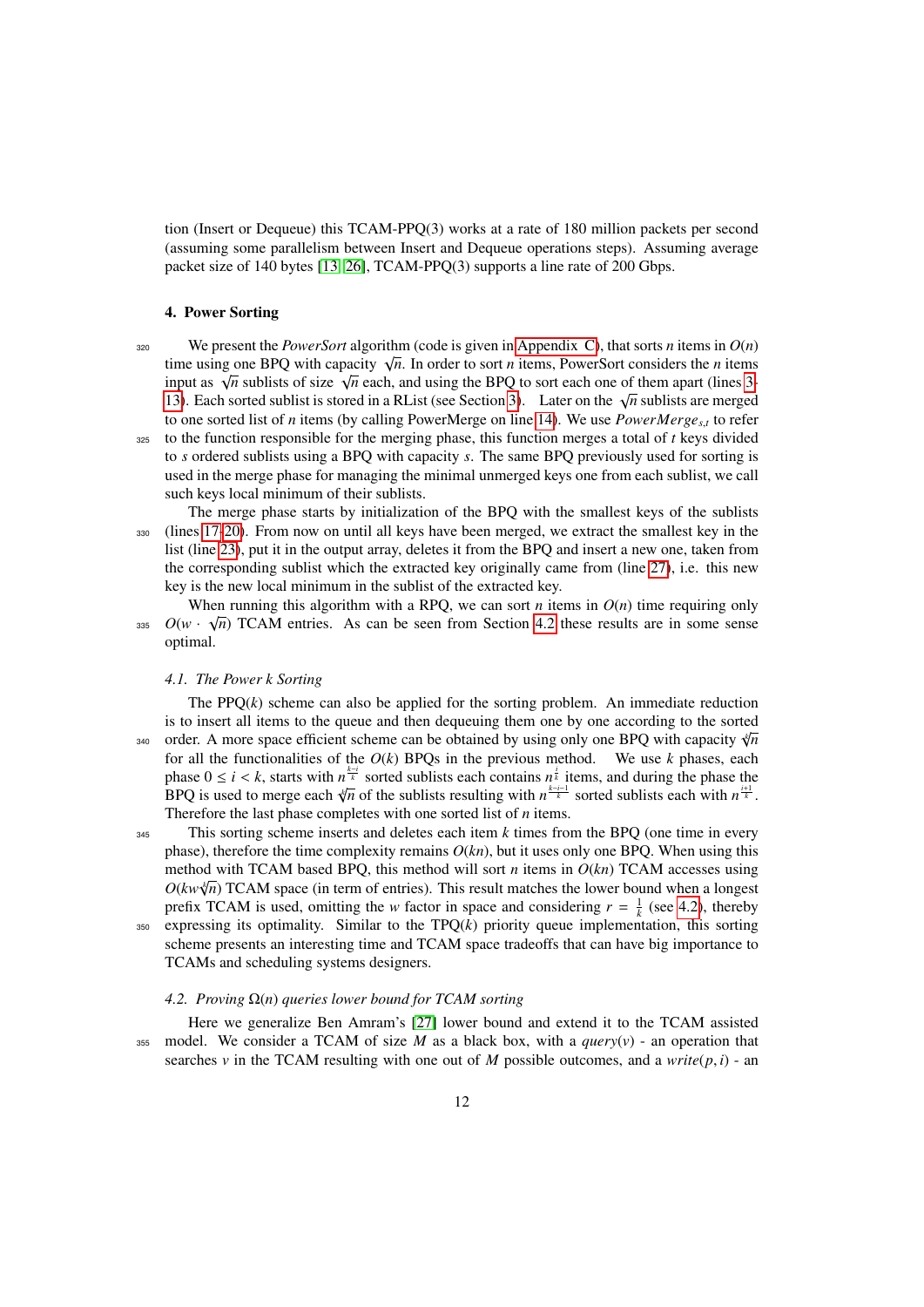operation that writes the pattern value *p* to the entry  $0 \le i \le M$  in the TCAM but has no effect on the RAM.

Following [\[27\]](#page-17-5), we use the same representation of a program as a tree in which each node <sup>360</sup> is labeled with an instruction of the program. Instructions can be assignment, computation, indirect-addressing , decision and halt where we consider TCAM query as *M* outputs decision instruction and omit TCAM writes from the model. The proof of the next lemma is the same as in [\[27\]](#page-17-5).

Lemma 4.1. *In the extended model, for any tree representation of a sorting program of n ele-*<sup>365</sup> *ments, the number of leafs is at least n*!*.*

Definition 4.2. An M,q-Almost-Binary-Tree (*ABT reeM*,*q*) *is a tree where the path from any leaf to the root contains at most q nodes with M sons each, the rest of the nodes along the path are binary (have only two sons).*

<span id="page-12-1"></span>**Lemma 4.3.** *The maximal height of any ABT ree<sub><i>M*,*q*</sub> with *N leafs is at least*  $\lfloor \log_2 N \rfloor - q \lceil \log_2 M \rceil$ .

*Proof.* we simply replace each *M*-node with a balanced binary tree of *M* leafs <sup>[4](#page-12-0)</sup>. Each substitution adds at most  $\lceil \log_2 M \rceil - 1$  nodes across all the paths from the root to any predecessor of the replaced M-node. In the resulting tree  $T'$ , the maximal hight  $H'$  is at least  $\log_2 N$ . By the definition of *q*, at most  $q \cdot (\log M - 1)$  nodes along the maximal path in *T'* are the result of nodes replacements. Therefore the maximal height *H* of the original tree *T* (before replacement) must satisfy:

$$
H \ge H' - q\lceil \log M \rceil \ge \frac{n}{2} \log n - q\lceil \log M \rceil,\tag{5}
$$

370

<span id="page-12-2"></span>Theorem 4.4. *Any sorting algorithm that uses standard operators, polynomial size RAM and M* size TCAMs, must use at least  $\frac{n}{2} \log n - q \log M$  steps (in the worst case) to complete where q is *the maximum number of TCAM queries per execution and n is the number of sorted items.*

*Proof.* Let *T* be the computation tree of the sorting algorithm as defined in [\[27\]](#page-17-5), considering <sup>375</sup> TCAM queries as *<sup>M</sup>*-nodes. A simple observation is that *<sup>T</sup>* is an *ABT ree<sup>M</sup>*,*<sup>q</sup>* with at least *<sup>n</sup>*! leafs. Therefore by Lemma [4.3](#page-12-1) the maximal height of the tree is at least  $\lfloor \log_2 n! \rfloor - q \lceil \log_2 M \rceil$ . As  $\log n! > \frac{n}{2} \log n$  we get that the worst case running time of the sorting algorithm is at least:  $\frac{n}{2}$  log *n* − *q* log *M*.  $\Box$ 

<span id="page-12-3"></span>Corollary 4.5. *Any o*(*n* log *n*) *time sorting algorithm that uses standard operators, polynomial* 380 *size RAM and*  $O(n^r)$  *size TCAMs, must use*  $\Omega(\frac{n}{r})$  *TCAM queries.* 

*Proof.* From Theorem [4.4,](#page-12-2)  $\frac{n}{2} \log n - q \log M = o(n \log n)$ , therefore

$$
q = \Omega\bigg(\frac{n\log n}{\lceil \log M \rceil}\bigg).
$$

By setting  $M = O(n^r)$  we obtain that

$$
q = \Omega\left(\frac{n}{r}\right).
$$

 $\Box$ 

 $\Box$ 

<span id="page-12-0"></span> $^{4}$ if *M* is not a power of 2 then the sub tree should be as balanced as possible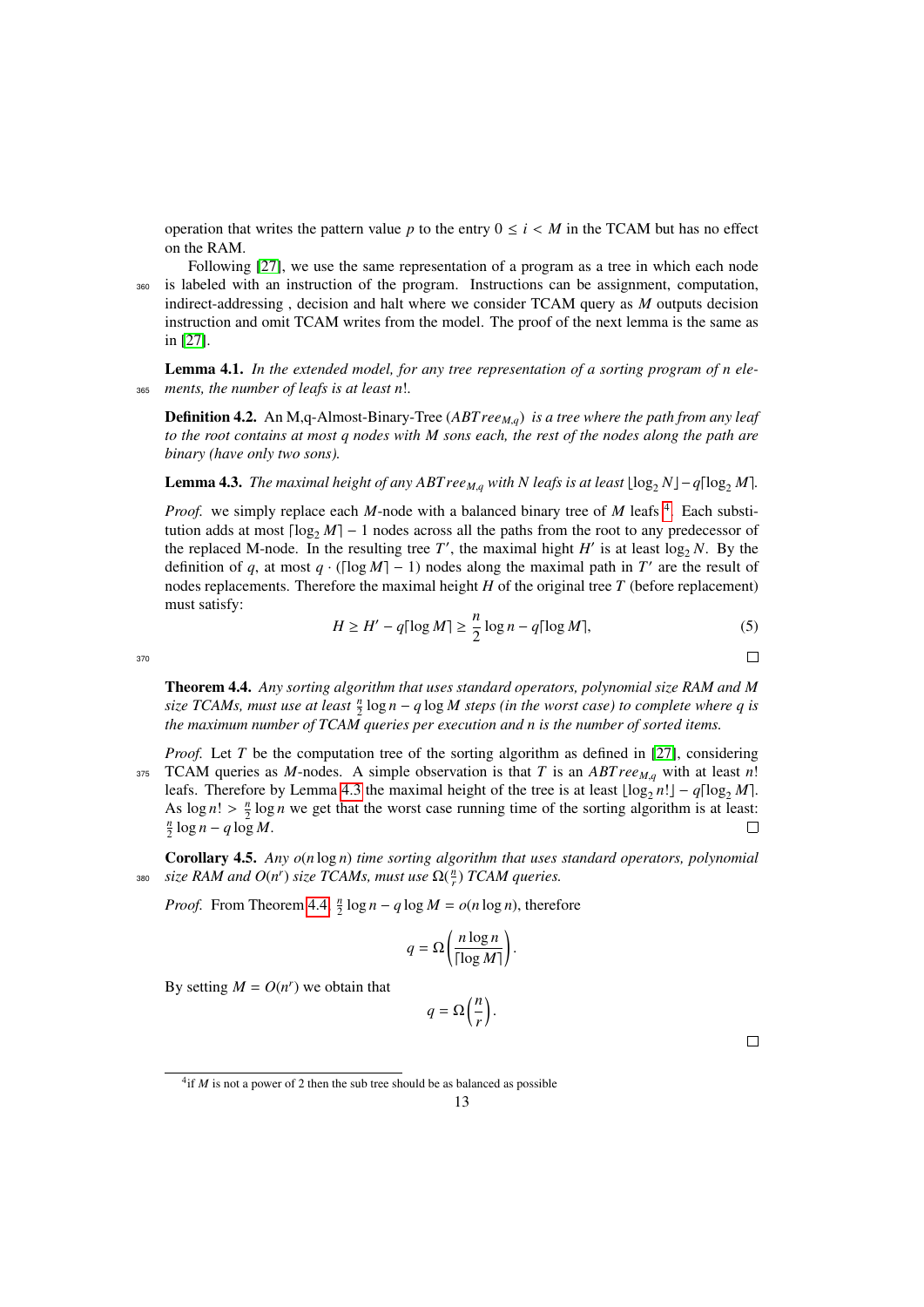Corollary 4.6. *Any o*(*n* log *n*) *time sorting algorithm that uses standard operators, polynomial size RAM and*  $O(n^r)$  *size BPQs, must use*  $\Omega(\frac{n}{r})$  *BPQ operations.* 

*Proof.* A BPQ of size  $O(n^r)$  can be implemented with TCAMs of size  $O(n^r)$  when considering <sup>385</sup> TCAMs that return the most accurate matching line (the one with fewest '\*'s). Such implementation performs O(1) TCAM accesses per operation, therefore, if there was a sorting algorithm that can sort *n* items using  $O(n^r)$  size BPQs with  $o(\frac{n}{r})$  BPQ operations then it was contradicting Corollary [4.5.](#page-12-3)  $\Box$ 

Note that the model considered here matches the computation model used by the PPQ algo-<sup>390</sup> rithm and also the implementation of the TCAM-PPQ. However one may consider a model that includes more CPU instructions such as shift-right and more, that are beyond the scope of our bound.

## 5. TCAM-PPQ Analytical Results

We compare our scheme TCAM-PPQ and TCAM-PPQ(3) to the optimized TCAM based <sup>395</sup> PQ implementations RPQ, RPQ-2 and RPQ-CAO that are described in details in [Appendix D.](#page-20-0) We calculate the required TCAM space and resulting packet throughput for varying number *n* of elements in the queue (i.e., *n* is the maximal number of concurrent flows). We set *w*, the key width to 36 bits which is above the minimum required in the current high end traffic demands.



<span id="page-13-0"></span>Figure 6: Total TCAM space (size) requirement for different number of elements PQ for the different implementation methods.

In Figure [6](#page-13-0) we present the total TCAM space (over all TCAMs) required by each scheme. <sup>400</sup> We assume that the TCAM chip size is limited to 72*Mb*, which as far as we know is the largest TCAM available today [\[25\]](#page-17-3). Each of the lines in the graph is cut when the solution starts using infeasible TCAM building block sizes (i.e., larger than 72Mb). Clearly TCAM-PPQ and TCAM-PPQ(3) have a significant advantage over the other schemes since they require much smaller TCAM building blocks (and also total size) than the other solutions for the same PQ <sup>405</sup> size. Moreover they are the only ones that use feasible TCAM size when constructing a one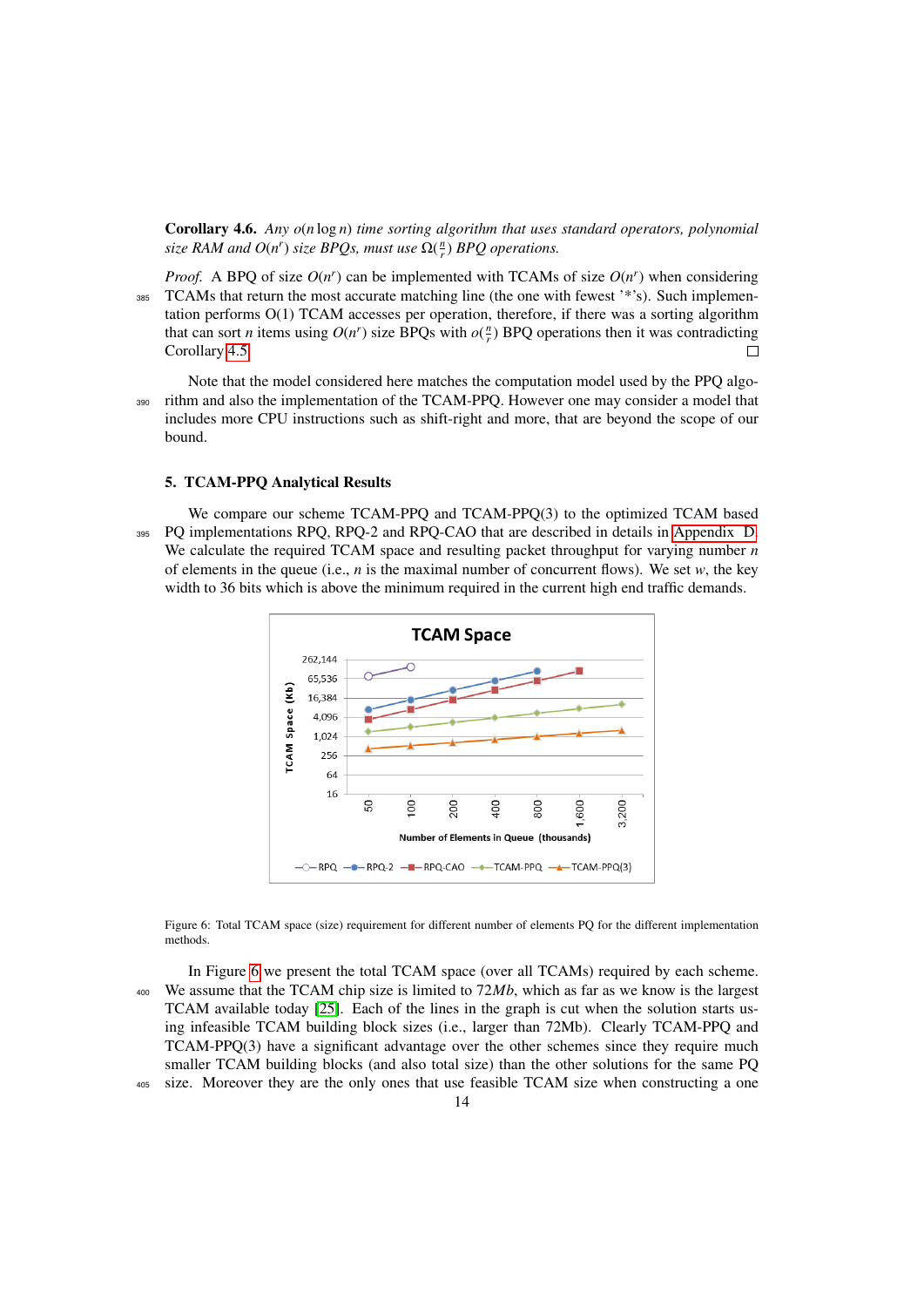million elements PQ. All the other variations of RPQ require TCAM of size 1Gb for a million elements in the queue, which is infeasible in any aspect (TCAM price, or power consumption, or speed).



<span id="page-14-0"></span>Figure 7: Packet throughput as a function of the number of elements. For each implementation we specify its Parallel Factor (PF) which stands for the maximal number of parallel accesses to different TCAMs.

In Figure [7](#page-14-0) we present the potential packet throughput of the schemes in the worst case sce-<sup>410</sup> nario. Similar to [\[25\]](#page-17-3) and [\[28\]](#page-17-6), we calculate the throughput considering only the TCAM accesses and not SRAM memory accesses. The rationale is that the TCAM accesses dominate the execution time and power consumption and it is performed in pipeline with the SRAM accesses. The TCAM access time is a function of the basic TCAM size. Recall that the TCAM speed increases considerably as its size reduces, [\[25,](#page-17-3) [28\]](#page-17-6). Next to each scheme we print the Parallelization Fac-

- <sup>415</sup> tor(PF), which is defined as the number of TCAM chips the scheme accesses in parallel. As can be seen in Figure [7,](#page-14-0) TCAM-PPQ and TCAM-PPQ (3) are the only schemes with reasonable throughput, of about 100Mpps for one millions timestamps, i.e., they can be used to construct a PQ working at a rate of 100Gbps. This is due to two major reasons: First, they use smaller TCAM chips and thus the TCAM is faster, and Secondly, have high Parallelization Factor and
- <sup>420</sup> hence reducing the number of sequential accesses and thus increase the throughput. Note that the RPQ scheme achieves 75Mbps but it may be used with 50 elements, due to its high space requirement. Comparing TCAM-PPQ to TCAM-PPQ(3) we see that the latter is more space efficient and reach higher throughput levels. Table [1](#page-15-0) summarizes the requirement of the different schemes.
- <sup>425</sup> In [\[15\]](#page-16-14) a PQ design based on shift registers is presented which supports similar throughput as RPQ but cannot scale beyond 2048 items. By applying the PPQ scheme (results summarized in [8\)](#page-15-1) we can extend it to hold one million items while supporting a throughput of 100 million packets per second as with TCAM-PPQ.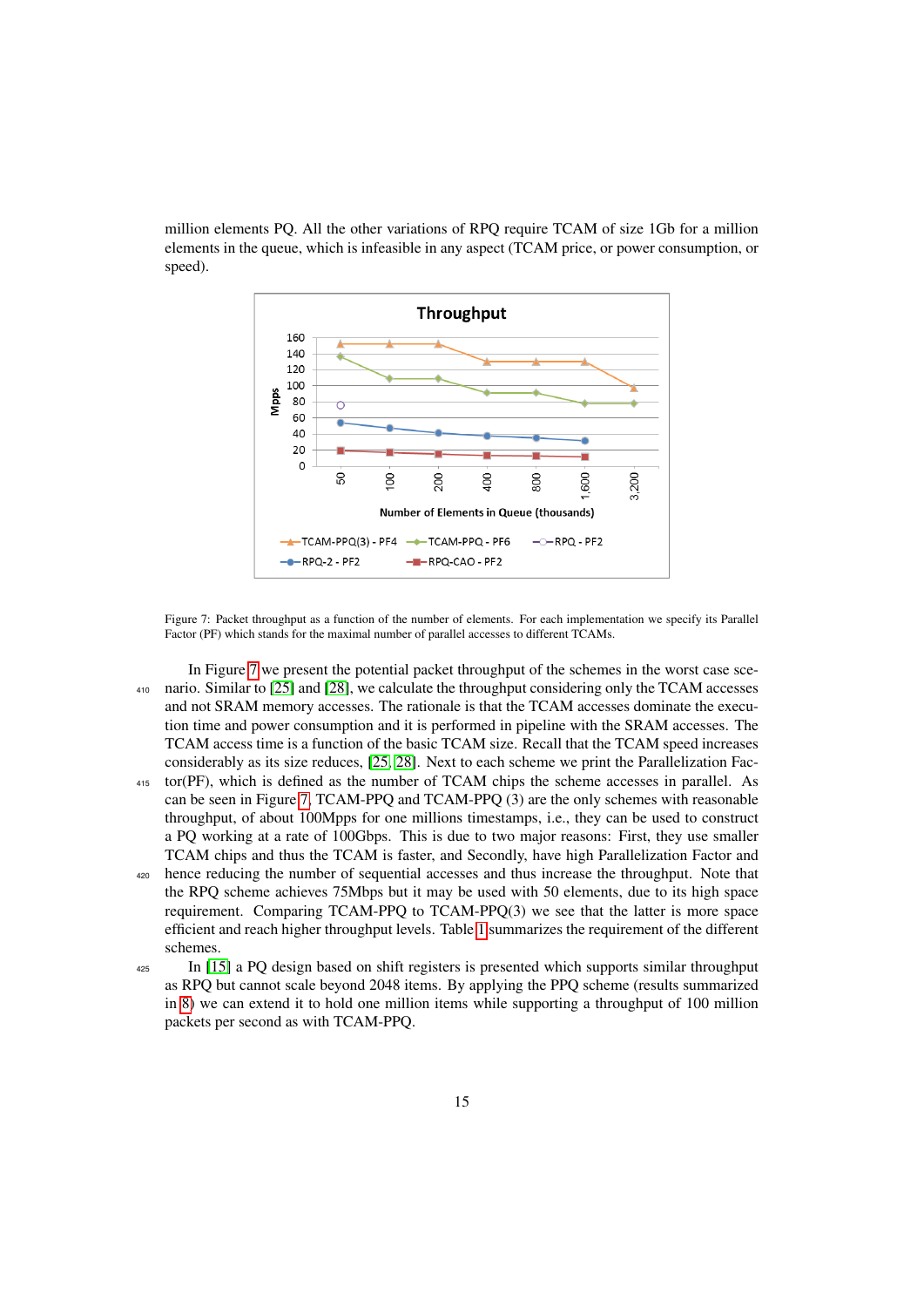<span id="page-15-0"></span>

| Method          | Insert       | Dequeue | space (#entries)        |
|-----------------|--------------|---------|-------------------------|
| <b>RPO</b>      |              |         | $2w \cdot N$            |
| $RPO-2$         | $\log w + 1$ |         | 4N                      |
| RPQ-CAO         | $w/2 + 1$    |         | 2N                      |
| <b>TCAM-PPQ</b> |              |         | $6w \cdot \sqrt{N}$     |
| $TCAM-PPQ(3)$   |              |         | $10w \cdot \sqrt[3]{N}$ |

Table 1: Number of sequential TCAM accesses for the different TCAM based priority queues in an Insert and Dequeue operations (parallel access scheme is assumed).



Figure 8: Packet throughput as a function of the number of elements.

## <span id="page-15-1"></span>6. Conclusions

<sup>430</sup> This paper presents a sweet spot construction of a priority queue: a construction that enjoys the throughput and speed of small hardware priority queues without the size limitations they impose. It requires small hardware priority queues as building blocks of size cube root of the resulting priority queue size. We demonstrate the construction on the TCAM parallel technology, that when the size reduces works even faster. Combining these two together results in the <sup>435</sup> first feasible and accurate solution to the packets scheduling problem while using commodity hardware. Thus we avoid the special, complex and inflexible ASIC design, and the alternative

slow software solution (slow due to the inherent logarithmic complexity of the problem). Our work shows that TCAMs can be used to solve a data structure problem more efficiently than it is possible in a software based system. This is another step in the direction of under-

<sup>440</sup> standing the power of TCAMs and the way they can be used to solve basic computer science problems such as sorting and priority queuing.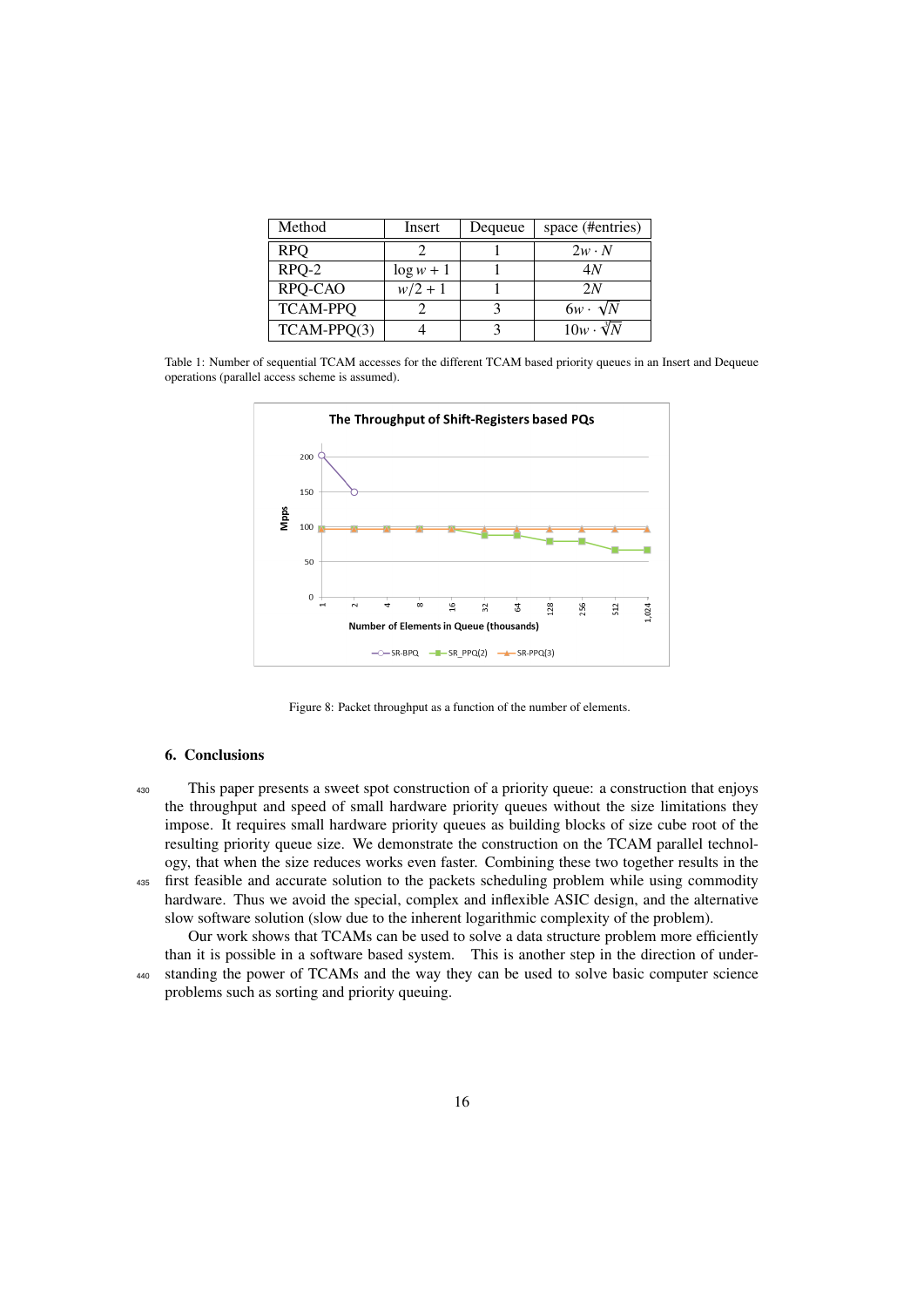## References

#### <span id="page-16-0"></span>References

- [1] Y. Afek, A. Bremler-Barr, L. Schiff, [Recursive design of hardware priority queues,](http://doi.acm.org/10.1145/2486159.2486194) in: Proceedings of the 25th <sup>445</sup> ACM Symposium on Parallelism in Algorithms and Architectures, SPAA '13, ACM, New York, NY, USA, 2013, pp. 23–32. [doi:10.1145/2486159.2486194](http://dx.doi.org/10.1145/2486159.2486194).
	- URL <http://doi.acm.org/10.1145/2486159.2486194>
	- [2] L. Kleinrock, A. Nilsson, On optimal scheduling algorithms for time-shared systems, Journal of the ACM 28 (3) (1981) 477–486.
- <span id="page-16-4"></span><span id="page-16-3"></span><span id="page-16-2"></span><span id="page-16-1"></span><sup>450</sup> [3] L. Kleinrock, R. Finklestein, Time dependent priority queues, Operations Research 15 (1) (1967) 104–116.
	- [4] L. Kleinrock, Queueing Systems: Volume 2: Computer Applications, John Wiley & Sons New York, 1976. [5] L. Kleinrock, J. Hsu, A continuum of computer processor-sharing queueing models, in: Proceedings of the Seventh International Teletraffic Congress, Stockholm, Sweden, 1973, pp. 431/1–431/6.
- <span id="page-16-6"></span><span id="page-16-5"></span>[6] L. Zhang, Virtualclock: a new traffic control algorithm for packet-switched networks, ACM Transactions on Com-<sup>455</sup> puter Systems (TOCS) 9 (2) (1991) 101 –124. [doi:10.1145/103720.103721](http://dx.doi.org/10.1145/103720.103721).
	- [7] P. Goyal, H. Vin, H. Cheng, Start-time fair queueing: a scheduling algorithm for integrated services packet switching networks, Networking, IEEE/ACM Transactions on 5 (5) (1997) 690 –704. [doi:10.1109/90.649569](http://dx.doi.org/10.1109/90.649569).
	- [8] S. Keshav, An engineering approach to computer networking: ATM networks, the Internet, and the telephone network, Addison-Wesley Longman Publishing Co., Inc., Boston, MA, USA, 1997.
- <span id="page-16-9"></span><span id="page-16-8"></span><span id="page-16-7"></span><sup>460</sup> [9] M. Thorup, Equivalence between priority queues and sorting, in: IEEE Symposium on Foundations of Computer Science, 2002, pp. 125-134. [doi:10.1109/SFCS.2002.1181889](http://dx.doi.org/10.1109/SFCS.2002.1181889).
	- [10] P. Lavoie, D. Haccoun, Y. Savaria, A systolic architecture for fast stack sequential decoders, Communications, IEEE Transactions on 42 (234) (1994) 324 –335. [doi:10.1109/TCOMM.1994.577044](http://dx.doi.org/10.1109/TCOMM.1994.577044).
- <span id="page-16-10"></span>[11] S.-W. Moon, K. Shin, J. Rexford, Scalable hardware priority queue architectures for high-speed packet switches, <sup>465</sup> in: Real-Time Technology and Applications Symposium, 1997. Proceedings., Third IEEE, 1997, pp. 203 –212. [doi:10.1109/RTTAS.1997.601359](http://dx.doi.org/10.1109/RTTAS.1997.601359).
	- [12] H. Wang, B. Lin, Pipelined van emde boas tree: Algorithms, analysis, and applications, in: IEEE INFOCOM, 2007, pp. 2471–2475. [doi:10.1109/INFCOM.2007.303](http://dx.doi.org/10.1109/INFCOM.2007.303).
- <span id="page-16-13"></span><span id="page-16-12"></span><span id="page-16-11"></span>[13] K. Mclaughlin, S. Sezer, H. Blume, X. Yang, F. Kupzog, T. G. Noll, A scalable packet sorting circuit for high-<sup>470</sup> speed wfq packet scheduling, IEEE Transactions on Very Large Scale Integration Systems 16 (2008) 781–791. [doi:10.1109/TVLSI.2008.2000323](http://dx.doi.org/10.1109/TVLSI.2008.2000323).
	- [14] A. Ioannou, M. Katevenis, Pipelined heap (priority queue) management for advanced scheduling in high-speed networks, Networking, IEEE/ACM Transactions on 15 (2) (2007) 450 –461. [doi:10.1109/TNET.2007.](http://dx.doi.org/10.1109/TNET.2007.892882) [892882](http://dx.doi.org/10.1109/TNET.2007.892882).
- <span id="page-16-14"></span><sup>475</sup> [15] R. Chandra, O. Sinnen, Improving application performance with hardware data structures, in: Parallel Distributed Processing, Workshops and Phd Forum (IPDPSW), 2010 IEEE International Symposium on, 2010, pp. 1 -4. [doi:](http://dx.doi.org/10.1109/IPDPSW.2010.5470740) [10.1109/IPDPSW.2010.5470740](http://dx.doi.org/10.1109/IPDPSW.2010.5470740).
	- [\[](http://dx.doi.org/10.1109/MM.2003.1179897)16] R. Panigrahy, S. Sharma, Sorting and searching using ternary cams, IEEE Micro 23 (2003) 44–53. [doi:10.](http://dx.doi.org/10.1109/MM.2003.1179897) [1109/MM.2003.1179897](http://dx.doi.org/10.1109/MM.2003.1179897).
- <span id="page-16-19"></span><span id="page-16-15"></span><sup>480</sup> [\[](http://doi.acm.org/10.1145/1064212.1064237)17] A. Kortebi, L. Muscariello, S. Oueslati, J. Roberts, [Evaluating the number of active flows in a scheduler realizing](http://doi.acm.org/10.1145/1064212.1064237) [fair statistical bandwidth sharing,](http://doi.acm.org/10.1145/1064212.1064237) in: Proceedings of the 2005 ACM SIGMETRICS international conference on Measurement and modeling of computer systems, SIGMETRICS '05, ACM, New York, NY, USA, 2005, pp. 217– 228. [doi:http://doi.acm.org/10.1145/1064212.1064237](http://dx.doi.org/http://doi.acm.org/10.1145/1064212.1064237). URL <http://doi.acm.org/10.1145/1064212.1064237>
- <span id="page-16-17"></span><span id="page-16-16"></span><sup>485</sup> [18] M. Shreedhar, G. Varghese, [Efficient fair queueing using deficit round-robin,](http://dx.doi.org/10.1109/90.502236) IEEE/ACM Trans. Netw. 4 (1996) 375–385. [doi:http://dx.doi.org/10.1109/90.502236](http://dx.doi.org/http://dx.doi.org/10.1109/90.502236). URL <http://dx.doi.org/10.1109/90.502236>
	- [19] H. Wang, B. Lin, Succinct priority indexing structures for the management of large priority queues, in: Quality of Service, 2009. IWQoS. 17th International Workshop on, 2009, pp. 1 –5. [doi:10.1109/IWQoS.2009.](http://dx.doi.org/10.1109/IWQoS.2009.5201416) [5201416](http://dx.doi.org/10.1109/IWQoS.2009.5201416).
	- [20] X. Zhuang, S. Pande, A scalable priority queue architecture for high speed network processing, in: INFOCOM 2006. 25th IEEE International Conference on Computer Communications. Proceedings, 2006, pp. 1 –12. [doi:](http://dx.doi.org/10.1109/INFOCOM.2006.137) [10.1109/INFOCOM.2006.137](http://dx.doi.org/10.1109/INFOCOM.2006.137).
- <span id="page-16-21"></span><span id="page-16-20"></span><span id="page-16-18"></span>[21] G. S. Brodal, J. L. Trff, C. D. Zaroliagis, A parallel priority queue with constant time operations, Journal of Parallel <sup>495</sup> and Distributed Computing 49 (1) (1998) 4 – 21. [doi:10.1006/jpdc.1998.1425](http://dx.doi.org/10.1006/jpdc.1998.1425).
	- [22] A. V. Gerbessiotis, C. J. Siniolakis, Architecture independent parallel selection with applications to parallel priority queues, Theoretical Computer Science 301 (13) (2003) 119 – 142. [doi:10.1016/S0304-3975\(02\)](http://dx.doi.org/10.1016/S0304-3975(02)00572-8)  $0.0572 - 8$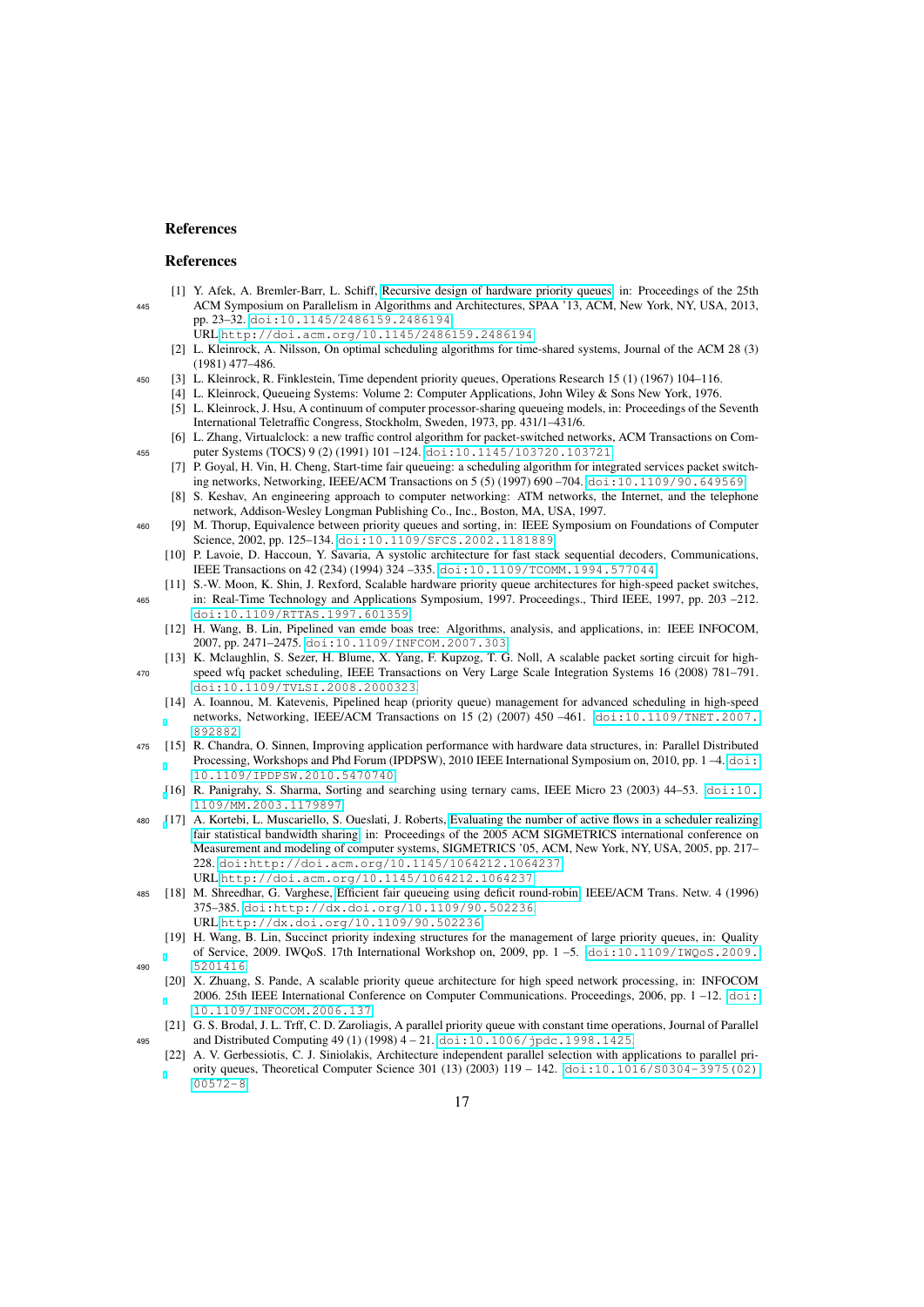- <span id="page-17-2"></span><span id="page-17-0"></span>[23] J. Garcia, M. March, L. Cerda, J. Corbal, M. Valero, On the design of hybrid dram/sram memory schemes for fast <sup>500</sup> packet buffers, in: High Performance Switching and Routing, 2004. HPSR. 2004 Workshop on, 2004, pp. 15 – 19. [doi:10.1109/HPSR.2004.1303414](http://dx.doi.org/10.1109/HPSR.2004.1303414).
	- [24] H. J. Chao, B. Liu, High Performance Switches and Routers, John Wiley & Sons, Inc., 2006.
	- [25] J. Patel, E. Norige, E. Torng, A. X. Liu, Fast regular expression matching using small tcams for network intrusion detection and prevention systems, in: USENIX Security Symposium, 2010, pp. 111–126.
- <span id="page-17-4"></span><span id="page-17-3"></span><sup>505</sup> [26] CAIDA, [Packet size distribution comparison between Internet links in 1998 and 2008.](http://www.caida.org/research/traffic-analysis/pkt_size_distribution/graphs.xml) URL [http://www.caida.org/research/traffic-analysis/pkt\\_size\\_distribution/](http://www.caida.org/research/traffic-analysis/pkt_size_distribution/graphs.xml) [graphs.xml](http://www.caida.org/research/traffic-analysis/pkt_size_distribution/graphs.xml)
	- [27] A. M. Ben-amram, When can we sort in o(n log n) time?, Journal of Computer and System Sciences 54 (1997) 345–370.
- <span id="page-17-7"></span><span id="page-17-6"></span><span id="page-17-5"></span><sup>510</sup> [28] B. Agrawal, T. Sherwood, Ternary cam power and delay model: Extensions and uses, IEEE Transactions on Very Large Scale Integration Systems 16 (2008) 554–564. [doi:10.1109/TVLSI.2008.917538](http://dx.doi.org/10.1109/TVLSI.2008.917538).
	- [\[](http://dx.doi.org/10.1109/40.903060)29] D. Shah, P. Gupta, Fast updating algorithms for tcams, IEEE Micro 21 (2001) 36–47. [doi:10.1109/40.](http://dx.doi.org/10.1109/40.903060) [903060](http://dx.doi.org/10.1109/40.903060).
- <span id="page-17-9"></span><span id="page-17-8"></span>[30] [Intel 64 and IA-32 Architectures Software Developer's Manual: Vol. 2A.](http://www.intel.com/) <sup>515</sup> URL <http://www.intel.com/>
	- [31] [Software Optimization Guide for AMD Family 10h and 12h Processors.](http://www.amd.com/) URL <http://www.amd.com/>

## <span id="page-17-1"></span>Appendix A. The PPQ algorithm

## 1: function PPQ.INIT(*n*)

- $520 \t 2: \t in \leftarrow 0$ 
	- 3:  $out \leftarrow 1$
	- 4:  $i$  input-BPQ[*in*] ← new BPQ ( $\sqrt{n}$ )
	- 4: input-BPQ[*out*] ← new BPQ ( $\sqrt{n}$ )<br>5: input-BPQ[*out*] ← new BPQ ( $\sqrt{n}$ )
	- 5: Input-BPQ ( $\leftarrow$  new BPQ ( $\sqrt{n}$ )<br>6: exit-BPQ ← new BPQ ( $\sqrt{n}$ )
- 6: **exit-BPQ** ← liew BPQ ( $\sqrt{n}$ )<br>525 7: **buffer**[*in*] ← new RList ( $\sqrt{n}$ )
	- 8: buffer[*out*]  $\leftarrow$  new RList ( $\sqrt{n}$ )<br>8: buffer[*out*]  $\leftarrow$  new RList ( $\sqrt{n}$ )
	- 8:  $\text{bullet}[\omega u] \leftarrow \text{new RList}(\sqrt{n})$ <br>9: small-sublists ← new RList ( $\sqrt{n}$ )
	- 10: fused-sublist ← null
	- 11: end function
- 530
- 12: function BACKGROUND
- 13: Do 2 steps in merging buffer[*in*] with fused-sublist  $\rightarrow$  fused-sublist is merged with buffer[*in*], both are in the SRAM; In this step two merge steps are performed.
- 14: **if** input-BPQ[*out*].count > 0 **then**<br>15: **i**tem  $\leftarrow$  input-BPQ[*out*].Deque
- <sup>535</sup> 15: item ← input-BPQ[*out*].Dequeue()
	- 16: buffer[*out*].Push(item)
	- $17:$  end if
	- 18: end function
- <sup>540</sup> 19: function PPQ.INSERT(item)
	- 20: **if** input-BPQ[*in*].count = √ *N* then
	- 21: swap *in* with *out*
	- 22: fused-sublist  $\leftarrow$  small-sublists. Pop()
- <sup>545</sup> 23: input-BPQ[*in*].Insert (item)
	- 24: Background()

 $\triangleright$  A new full list is ready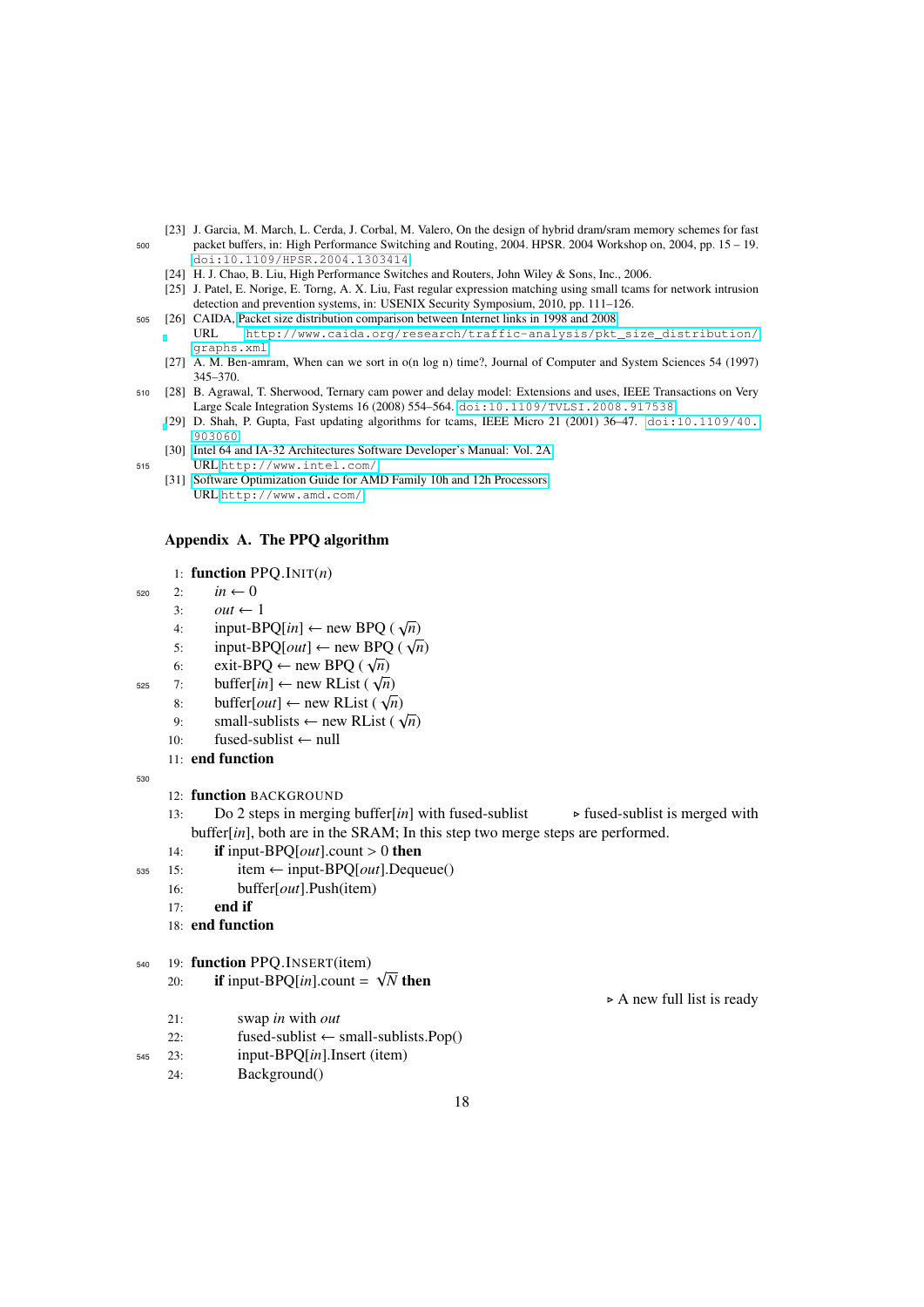25: if fused-sublist.head > buffer[*in*].head then

 $\triangleright$  Need to replace the head item of fused-sublist which is in the exit-BPO, head of buffer[*in*] is going to be the new head of fused-sulist

- <sup>550</sup> 26: exit-BPQ.Delete(fused-sublist.head)
	- 27: exit-BPQ.Insert (buffer[*in*].head)
	- 28: end if
	- 29: else
	- 30: Background()
- <sup>555</sup> 31: input-BPQ[*in*].Insert (item)
	- 32: end if
	- 33: end function

34: function PPQ.DEQUEUE

- 560 35:  $min1 \leftarrow min(input-BPO[in].Min, buffer[out].Min)$ 
	- 36: **if** exit-BPQ.Min < min1 **then**<br>37:  $\text{min} \leftarrow \text{exit-BPQ.Dequeue}$
	- $\text{min} \leftarrow \text{exit-BPQ}.\text{Dequeue}()$
	- 38: remove min from min.sublist

 $\triangleright$  min.sublist is the RList that contained min.

- $565$  39: local-min ← new head of min.sublist
	- 40: exit-BPQ.Insert (local-min) √
		- 41: **if** min.sublist.count =  $\sqrt{N}$  then
		- 42: small-sublists.Push(min.sublist)
	- 43: end if
- <sup>570</sup> 44: else
	- 45: **if** input-BPQ $[in]$ .min < buffer $[out]$ .head **then**<br>46: **in**  $\leftarrow$  **input-BPO** $[in]$ . Dequase () 46: min ← input-BPQ[*in*].Dequeue()
	- 47: else
		- 48: min ← buffer[*out*].Pop()
- <sup>575</sup> 49: end if
	- 50: end if
	- 51: Background()
	- 52: return min
	- 53: end function

## <span id="page-18-0"></span>580 Appendix B. Reducing the worst case number of BPQ accesses in a PPQ insert operation from 3 to 2

In this appendix we explain how to reduce the worst case number of BPQ accesses in a PPQ.insert operation from 3 to 2. A careful look at the PPQ.insert algorithm reveals that only  $P_{\text{PQ}}$  insert operation from 5 to 2. A careful flock at the PPQ insert algorithm reveals that only once every  $\sqrt{n}$ , when the input-BPQ is exactly full may this operation require 3 sequential ac-<sup>585</sup> cesses, in all other cases this operation requires only 1 sequential access. It requires 3 operation if the head of the buffer[*in*] is smaller than the head of the sublist marked to be merge with it (the fused-list in code). This 3 sequential accesses consist of Insert to the input-BPQ and Delete and Insert to the exit-BPQ, can be broken by delaying the last access in the sequence (line [27\)](#page-17-1) to the next Insert operation. Notice that now each dequeue operation needs to check whether the mini-<sup>590</sup> mum that needs to be returned is this delayed value, as in the pseudo-code below. Implementing

this delay requires the following changes to the algorithm: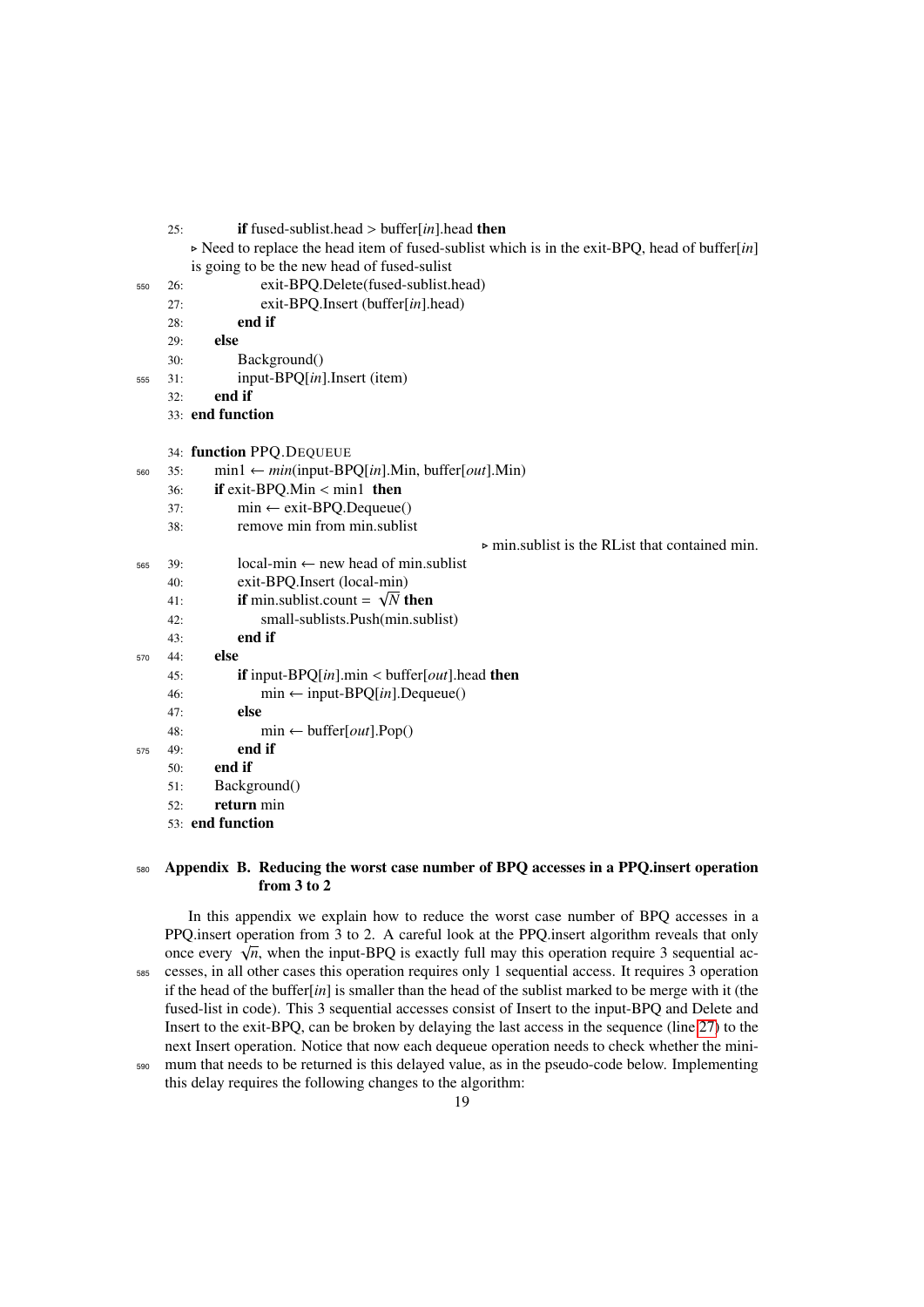- Delaying the insert (in line [27\)](#page-17-1) the existing line should be replaced by: 1: wait-head ← new-sublist.head
- Performing delayed insertion the following code should be added just before line [31:](#page-17-1)
- 595 1: **if** wait-head  $\neq$  null **then** 
	- 2: exit-BPQ.Insert(wait-head)
	- 3: wait-head ← null
	- 4: end if
- Check if delayed item should be dequeued we need to ensure that Insert() doesn't miss <sup>600</sup> the minimum item when it is the delayed new-sublist head. By comparing the delayed head to other minimums the Dequeue can decide whether it should be used. This change is implemented by adding the following lines at the beginning of Dequeue:
	- 1: if wait-head  $\neq$  null then
	- 2: **if** wait-head < input-BPQ.min &&<br>3: wait-head < merge-list.min **then**
- 605 3: wait-head < merge-list.min then<br>  $\begin{array}{r} 4 \cdot \text{min} \leftarrow \text{wait-head} \end{array}$ 
	- 4: min ← wait-head
	- 5: remove wait-head from wait-head.sublist
	- 6: local-min  $\leftarrow$  new head of wait-head.sublist
	- 7: exit-BPQ.Insert(local-min)
- $610$  8: wait-head ← null
	- 9: Background()
	- 10: return min
	- 11: end if
	- 12: end if

## <span id="page-19-0"></span><sup>615</sup> Appendix C. The Power Sorting Scheme

- 1: function POWERSORT(Array In, List Out, *n*)
- 1: **IUNCHON** POWERSORT(<br>2:  $q \leftarrow new BPQ(\sqrt{n})$
- 2:  $q \leftarrow$  new **DPQ** ( $\sqrt{n}$ )<br>3: **for** *i* = 0 to  $\sqrt{n}$  − 1 **do**
- 3: **for**  $j = 0$  to  $\sqrt{n-1}$  do<br>4: **for**  $j = 0$  to  $\sqrt{n-1}$  do
- 620 5: q.Insert(In[ $i \cdot \sqrt{n} + j$ )
- 6: end for
	- $\begin{array}{lll} \text{or} & \text{end for} \\ \text{Thus}[i] &\leftarrow \text{new RList } (\sqrt{n}) \end{array}$
	- 8: **for**  $j = 0$  to  $\sqrt{n} 1$  do
	- 9: item  $\leftarrow$  q.Dequeue()
- $625 \t10$ : item.origin-id ← *i* 
	- 11: Subs[*i*].Push(item)
	- 12: end for
	- 13: end for
	- 14: **PowerMerge(Subs, Out, q,**  $\sqrt{n}$ **,**  $\sqrt{n}$ )
- <sup>630</sup> 15: end function
	- 16: function POWERMERGE(RList Subs[], RList Out, BPQ q, *s*, *t*)
	-
	- 17: **for**  $i = 0$  to *s* **do** .  $\triangleright$  **s** is the number of sublists local-min  $\leftarrow$  Subs[*i*]. Pop()  $local-min \leftarrow Subs[i].Pop()$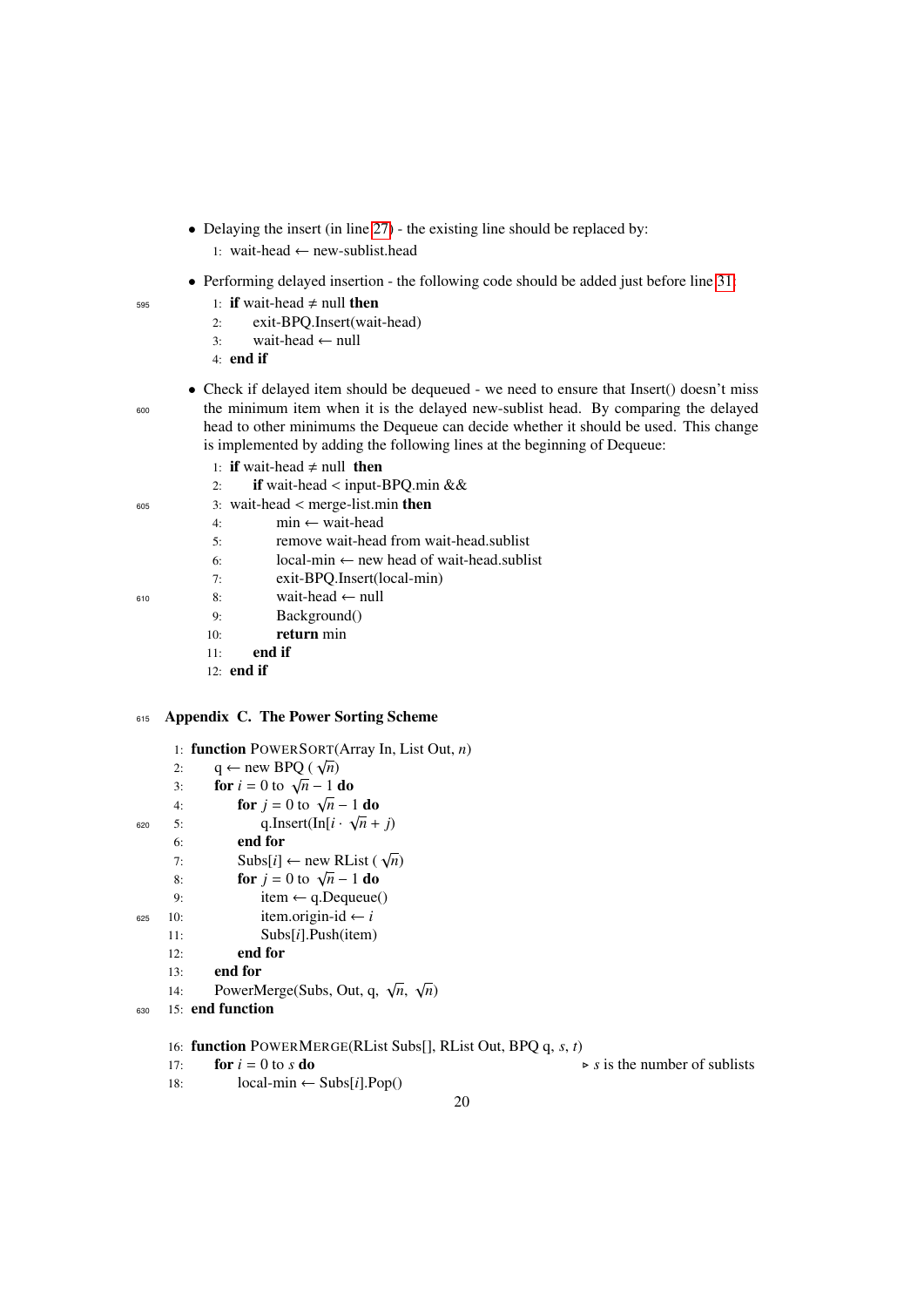| 635 | 19: | q.Insert(local-min)                      |
|-----|-----|------------------------------------------|
|     | 20: | end for                                  |
|     | 21: | count $\leftarrow$ 0                     |
|     | 22: | for <i>count</i> = 1 to t do             |
|     | 23: | $min \leftarrow q$ . Dequeue()           |
| 640 | 24: | $id \leftarrow min. origin-id$           |
|     | 25: | <b>if</b> Subs[id] not empty <b>then</b> |
|     | 26: | $local-min \leftarrow Subs-id].Pop()$    |
|     | 27: | q.Insert(local-min)                      |
|     | 28: | end if                                   |
| 645 | 29: | Out.Push(min)                            |
|     | 30: | end for                                  |
|     |     | 31: <b>end function</b>                  |

 $\triangleright t$  is the total num. of items

## <span id="page-20-0"></span>Appendix D. The TCAM Ranges based PQ (RPQ) as Building Block

Here we construct the basic building block used in all the TCAM based PQ's constructions,  $650$  TCAM-PPQ, TCAM-PPQ(3), and TCAM-PPQ(k). The RPQ in a simpler form was suggested in [\[16\]](#page-16-15) which in turn is based on a TCAM based set of ranges data structure, which is the first building block described below.

## *Appendix D.1. Implementing a Set of Ranges with TCAMs*

*A set of ranges* contains range items of the form [ $a$ ,  $b$ ], where  $a$  and  $b$  are integers,  $a \leq b$ . The set supports three operations: the insertion of a new range, deletion of an existing range and a lookup for the range that contains a given point. Only sets of disjoint ranges are considered here.

Panigrahy and Sharma have shown [\[16\]](#page-16-15) that we can manage a set of ranges using two TCAM entries per range, and two TCAM queries per point lookup. They named their solution PIDR <sup>660</sup> (Point Intersection Disjoint Ranges). Following [\[16\]](#page-16-15) we define:

- *The Longest Common Prefix (LCP) of integers a and b (represented by w bits)* is the longest prefix shared by the binary representations of *a* and *b*. For example, LCP( $a = 0101$ , $b =$  $0111 = 01.$
- *The Extended LCP (ELCP) patterns of integers a and b, named* 0*-ELCP and* 1*-ELCP* are <sup>665</sup> the patterns that extend the LCP of *a* and *b* by one more bit (0 and 1) and use '∗'s' for the remaining bits, for example, let  $a = 0101$ , and  $b = 0111$  then 0-ELCP( $a, b$ )=010<sup>\*</sup>, and  $1-ELCP(a, b) = 011*, (w = 4).$

The set of ranges is maintained by keeping for each range  $[a, b]$  its two ELCP patterns in two separate TCAMs, one for the 0-ELCP's and one for the 1-ELCP's. The ELCP patterns, that  $670$  stored in the TCAMs, are associated with range objects that located on SRAM. It is easy to see that if  $x \in [a, b]$  then *x* matches exactly one of the ELCP patterns of  $[a, b]$ . But the opposite is not always true, *x* might match an ELCP of a range that does not contain *x*.

Thus if  $x \in I = [a, b]$ , then the binary presentation of x matches either 0-ELCP(*a*, *b*), or 1-ELCP $(a, b)$ . Moreover, while *x* might match other ELCP's, the  $a, b$  ELCP it matches is the <sup>675</sup> longest one, i.e., with the fewest number of ∗'s as proved in [\[16\]](#page-16-15). Therefore, if the ELCP's are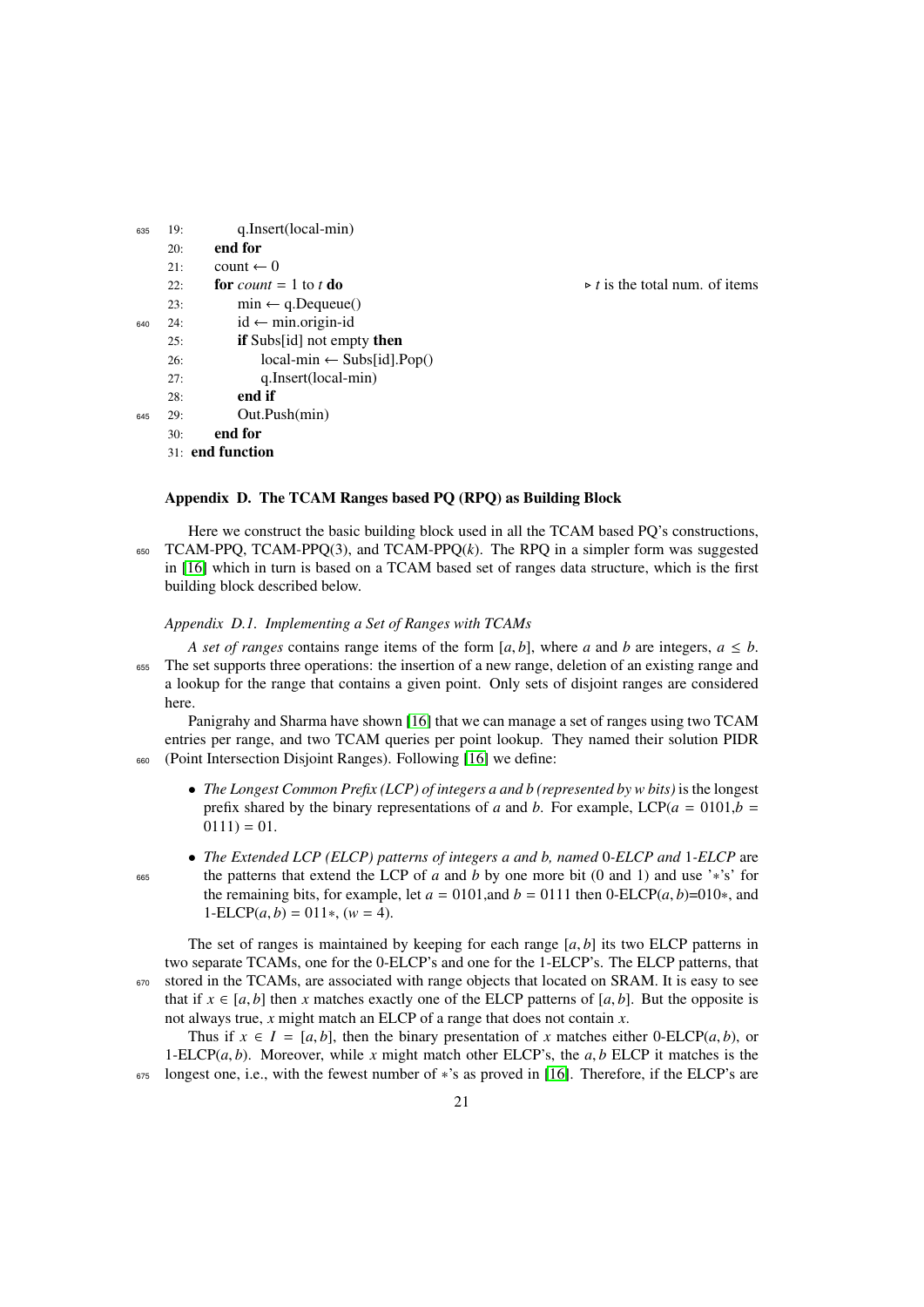stored in each TCAM in order of increasing number of "don't care"s (\*'s) (as for example in Figure [D.10\)](#page-22-0) then a TCAM that returns the first entry with a pattern that matches  $x$  returns either the 0-ELCP or the 1-ELCP of *I*.



<span id="page-21-0"></span>Figure D.9: (Figure 3 in [\[16\]](#page-16-15)) The set contains the ranges {[10, 20], [34, 55], [62, 88]} and is searched for the range that contains the value 51.

The algorithm for range search, as described in Figure [D.9](#page-21-0) (taken from [\[16\]](#page-16-15)) is simple, we <sup>680</sup> query both TCAMs; then we check if one of the matches belongs to a range that contains the point. The remaining challenge is then to maintain the ELCP's in the TCAM so that the longest prefix match is returned. One way to guarantee it is to use a longest prefix match TCAM, but this kind of TCAM is too expensive and too slow in large sizes. Panigrahy and Sharma [\[16\]](#page-16-15) suggest three principal methods to guarantee longest prefix match with standard TCAM, we name them <sup>685</sup> *PIDR-1*, *PIDR-2* and *PIDR-CAO*.

- The *PIDR-1* method uses  $(w \cdot m)$  entries TCAM to hold *m* patterns, where entries *jm* to  $(j + 1)m - 1$ ,  $j = 0,... w - 1$  may hold only patterns with  $j *$ 's. This approach yields an *O*(1) accesses per operation in the expense of a factor *w* in the TCAM size (see Figure [D.10\)](#page-22-0). The actual number of entries is (*w* − log *m* + 2)*m*, which is smaller than *wm*, since <sup>690</sup> at the bottom part there are less than *m* possible patterns of length smaller than log *m*.
- The *PIDR-2* method uses only *m* entries each of length 2*w* holding the pattern and an unary presentation of the corresponding prefix length. For example let  $w = 5$ , 011  $*$  \*  $*$  \* \* where ∗∗1∗∗ represents the number 3. In general a pattern with prefix length *l* is appended with the string \*<sup>*l*−1</sup>1<sup>\**w*−*l*</sup>. This way of presentation enables binary search of the most  $\frac{695}{100}$  longest matching pattern. For Example, to match patterns of length between  $l_1$  and  $l_2$ , where  $l_1 \leq l_2$ , one should attach to the queried value q the pattern  $0^{l_1-1} 1^{l_2-l_1+1} 0^{w-l_2}$ . This approach finds the longest matching prefix in log*w* accesses and use one access per update.
	- The *PIDR-CAO* stores the patterns in *m* entries TCAM (of regular *w* bits) while ensuring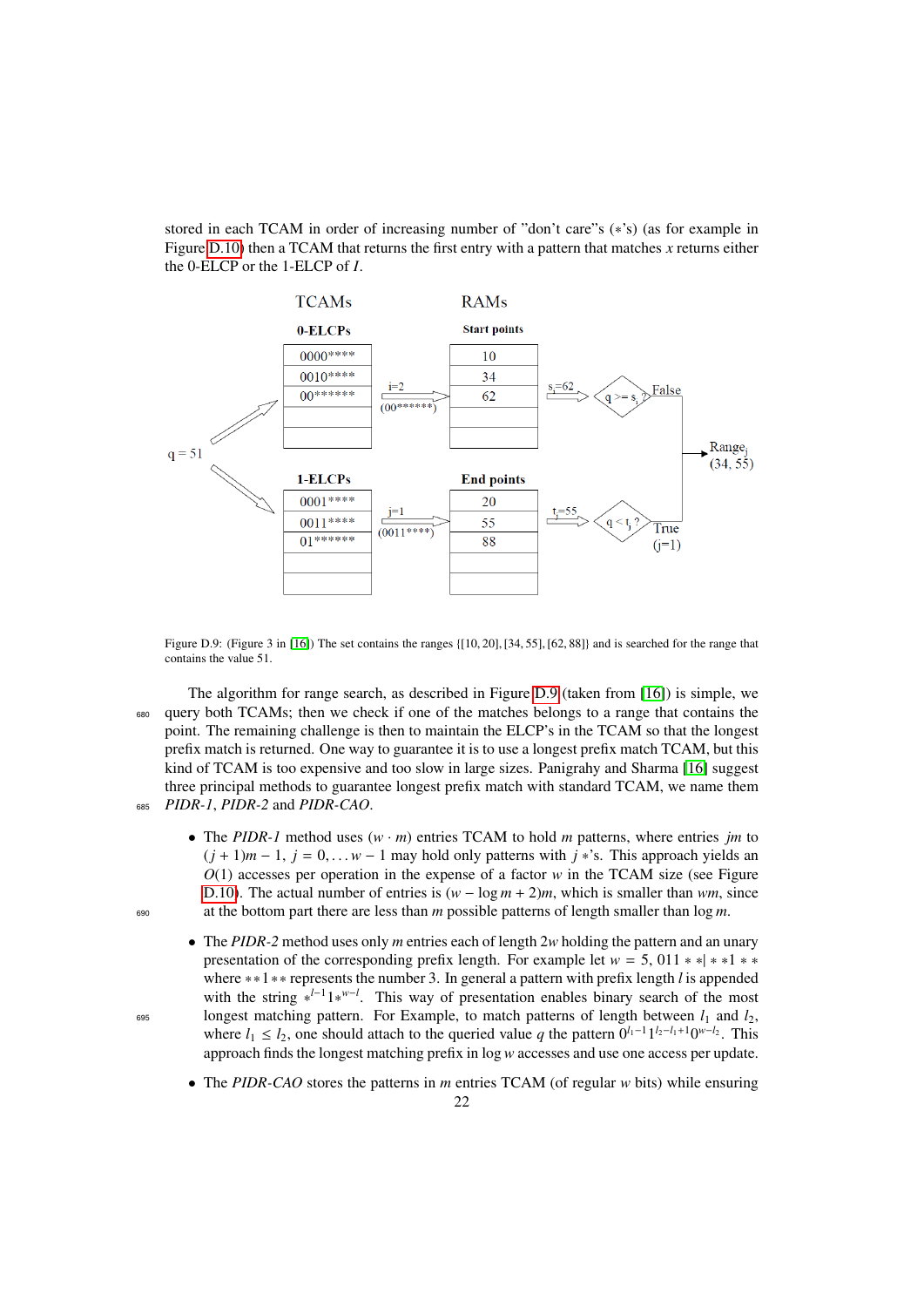chain ancestor order (if pattern  $p_1$  is the prefix of pattern  $p_2$  then  $p_1$  is stored bellow  $p_2$ ) <sup>700</sup> using TCAM memory management scheme called CAO[\[29\]](#page-17-7). The idea behind CAO is to manage a pool of free entries in the middle of the TCAM and ensuring that each increasing chain of patterns (each one is the prefix of the next) will be divided between the two filled regions of the TCAM (above and below the free pool), thereby minimizing the amount of TCAM updates involved with each pattern insertion. This scheme is reported to have <sup>705</sup> one TCAM update per insert/delete but this result was achieved while checking updates to IP-Lookup tables (that also requires longest prefix order) and there is no reason that this result would also applies to our case and a worst case of w/2 updates should be considered (which means *w* for two TCAMs). Thus, due to this high worst case overhead, this solution cannot be used in high throughput environments either.



<span id="page-22-0"></span>Figure D.10: TCAM naive memory management for *m* patterns of width *w*, using  $O(mw)$  entries. In the TCAM-PPQ scheme we use  $m = \sqrt{n}$ .

## <sup>710</sup> *Appendix D.2. Implementing a Sorted List with TCAMs*

<span id="page-22-1"></span>Following [\[16\]](#page-16-15) a sorted list of items  $a_1 < a_2, ..., < a_m$  is maintained as a set of ranges as follows:  $[0, a_1-1]$ , $[a_1, a_2-1]$ ,. .., $[a_m, 2^w-1]$ . In this set the ELCP patterns of the ranges are stored<br>in the TCAMs and associated with the range objects that are located in SRAM, each range object in the TCAMs and associated with the range objects that are located in SRAM, each range object is associated with one pattern in the 0-ELCPs TCAM and one in 1-ELCPs TCAM. However, to

<sup>715</sup> be able to extract items by order, we keep the ranges in the set connected to each other forming a doubly linked list (see Figure [D.11\)](#page-23-2), ordered by their values, i.e., range  $[a_i, a_{i+1} - 1]$  is linked<br>in both directions with range  $[a_i, a_i]$ ,  $\in \mathbb{R}$  Fach range object is also linked with the items in both directions with range  $[a_{i+1}, a_{i+2} - 1]$ . Each range object is also linked with the items matching its min or max values (also called the endpoints of the range).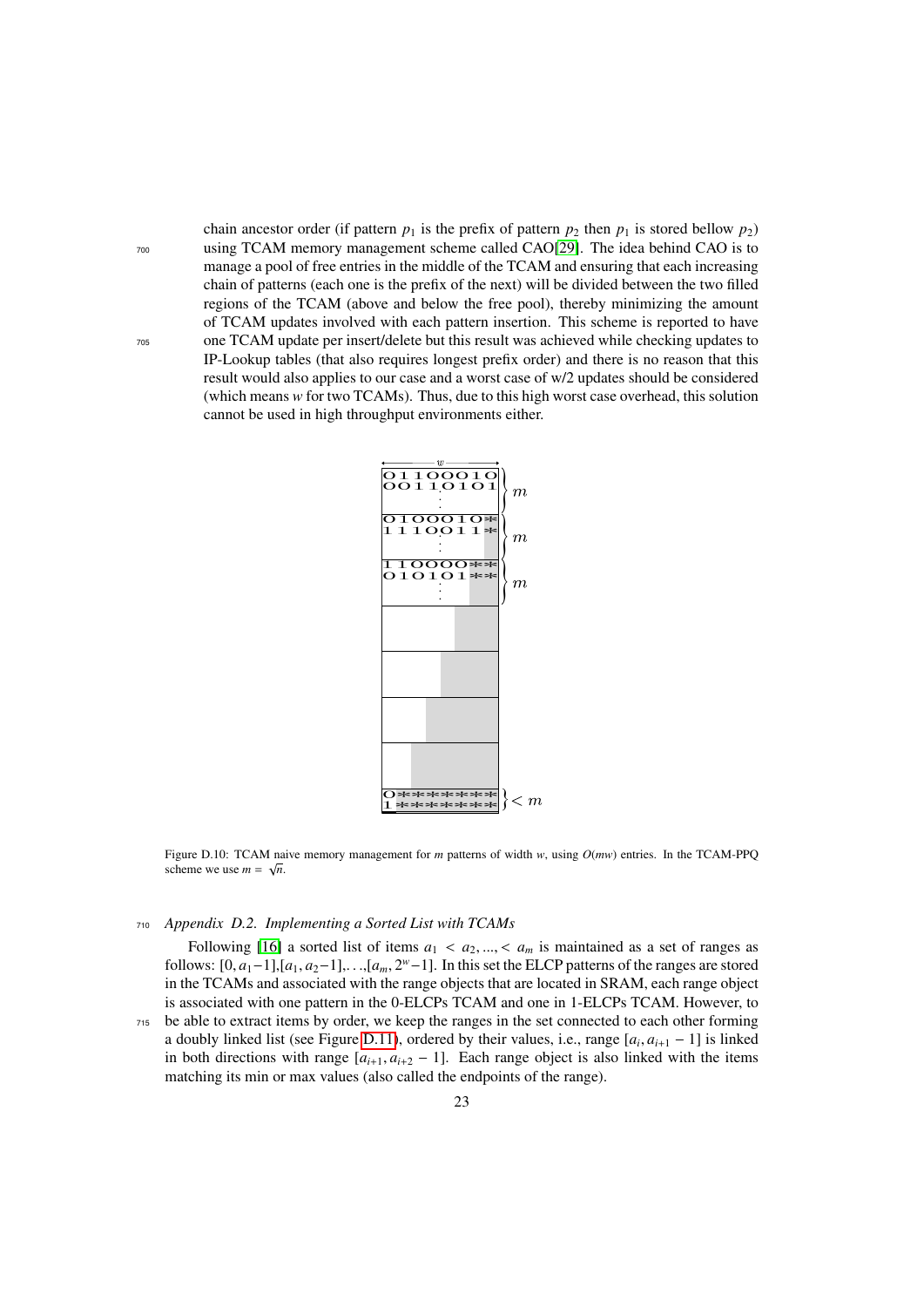Following the last discussion, each range object contains the values of its endpoints, the <sup>720</sup> offsets of its ELCP patterns in the TCAMs, pointers to adjacent range objects and pointers to items with key value matching one of its endpoints. Moreover, for each TCAM we use equal sized SRAM array which allows to translate a query result (the offset of matched pattern) to the relevant range object. We also extend each item with a pointer to his containing range so we can save a TCAM query when deleting an item from the sorted list.

<sup>725</sup> We refer to this implementation by *Ranges based Priority Queue (RPQ)* when it is based on PIDR-1, considering it the best candidate for our powering technique. Otherwise we refer to this implementation by RPQ-2 or RPQ-CAO when based on PIDR-2 or PIDR-CAO, respectively.

In [Appendix E](#page-23-0) we provide RPQ optimizations and implementation details such as management of TCAM free entries, patterns generation and priorities wrap around. Using these <sup>730</sup> optimizations and parallel execution on both TCAMs (the 0-ELCP and 1-ELCP) the cost of a RPQ is as described in Table [D.2.](#page-23-1)

| Operation    | <b>U</b> pdates | <b>Oueries</b> | Comment                      |
|--------------|-----------------|----------------|------------------------------|
| Insert(item) |                 |                | only 1 update for empty list |
| Delete(item) |                 |                | item is linked to a range    |
| Dequeue()    |                 |                |                              |

Table D.2: RPQ optimization results, with parallel execution on both TCAMs.

<span id="page-23-1"></span>

<span id="page-23-2"></span>Figure D.11: RPQ implementation. Only associated TCAM entries (full marked lines) are occupied (the other entries are currently empty).

## <span id="page-23-0"></span>Appendix E. Optimizing RPQ

Insertion and deletion from RPQ are recurring operations in the TCAM-PPQ (2-3 times per packet), therefore decreasing their cost improves the overall performance of TCAM-PPQ. First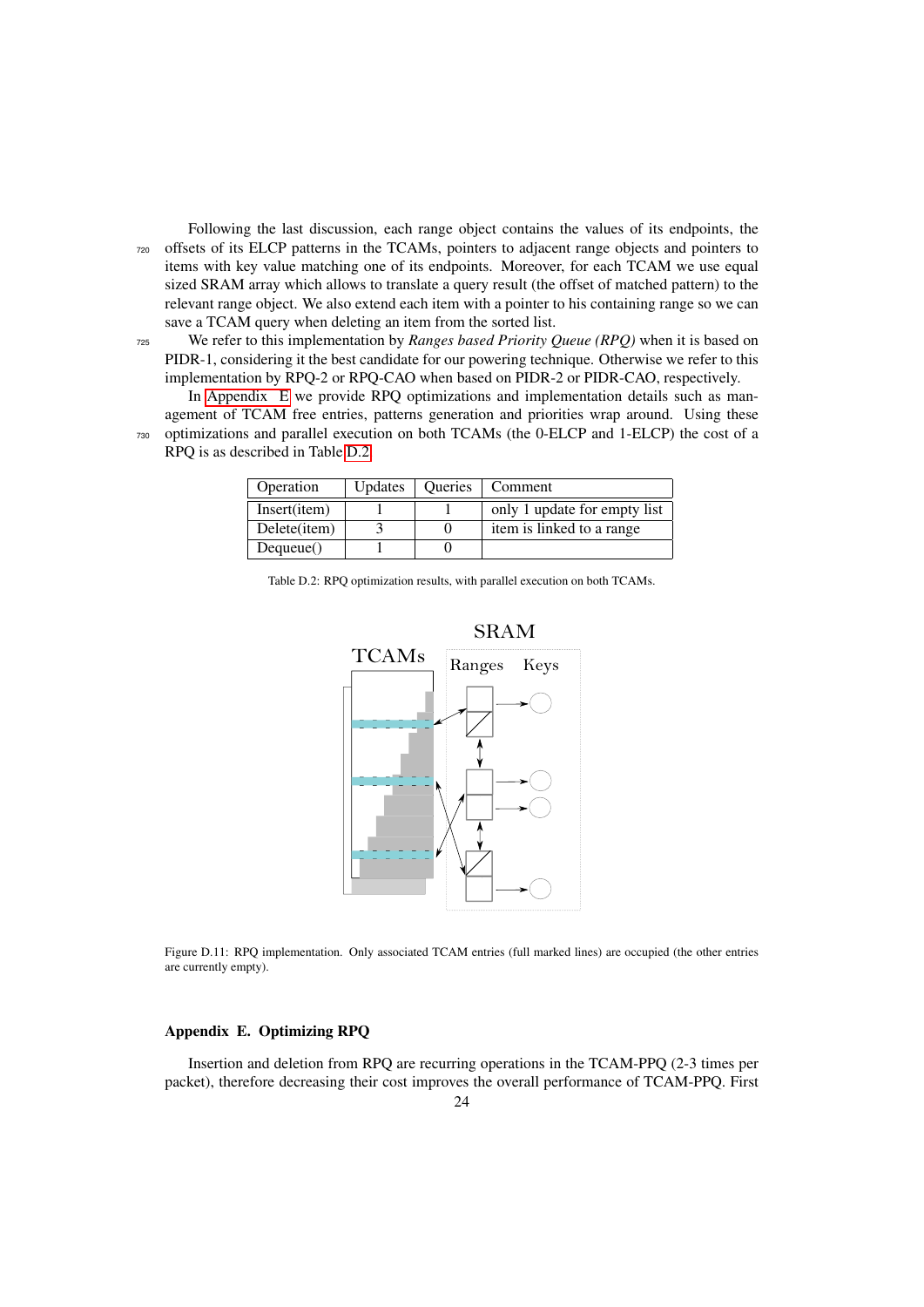- <sup>735</sup> reduction, also implied by [\[16\]](#page-16-15), requires that when Insert(item) splits a range, it should split it in a way that keeps the ELCPs of the range in the TCAMs and reusing them for one of the resulting sub-ranges. In this way we save 4 TCAM updates, two for deleting the old patterns (of the splitted range) and two for inserting new patterns (for one of the sub-ranges). This reduction is possible by the following observation: for each range  $[a, b]$  and splitting key *x*, in one of the
- 740 possible splits  $[a, x 1]$  and  $[x, b]$  or to  $[a, x]$  and  $[x + 1, b]$ , one of the resulting sub-ranges, share the same ELCP patterns as the original. Therefore in order to make a split we only add a second range and update the standard memory location that specifies the edge values of the original range.

Note that this insert mechanism can create empty ranges (ranges that are not occupied by <sup>745</sup> items), for example suppose we have the range [3, 10] where only <sup>3</sup> is associated with an item, when we insert 8, the ELCPs of  $[3, 8]$  are the same are those of  $[3, 10]$ , therefore the outcome sub-ranges will be  $[3, 8]$  and  $[9, 10]$ , where  $[9, 10]$  is empty. Empty ranges are not a desirable outcome because they consume TCAM space but don't represent any item, thereby decreasing the list capacity.

- <sup>750</sup> To bound the number of empty ranges, we require the delete mechanism to try and merge the range (of the deleted item) with one of its neighbor ranges even if only one of his edges is not occupied (and not both as implied in Section [Appendix D.2\)](#page-22-1). This simple extension can ensure that any two adjacent range edges that doesn't belong to the same range can't be both unoccupied, this is valid since when Insert splits it makes one of the edges occupied and when Delete make
- <sup>755</sup> an edge unoccupied it merges it with a neighbor unless the adjacent edge is occupied. Using the fact that at least one of every two adjacent edges is occupied, we get that the number of occupied edges is at least half of the number of edges which means that the number of items is at least the number of ranges.

The cost of the improved delete mechanism is 3 (when operated parallely on both TCAMs), <sup>760</sup> since in the worst case we need to delete two ranges and add new merged range. It turns out that we can disable the merging in DeleteMin and only delete the range if it remains empty, thereby reducing its cost to 1. Note that this requires a small change in Insert to merge ranges in the case an insertion is made to the beginning of the list. The results of these optimizations are summarized in Table [D.2.](#page-23-1)

## <sup>765</sup> *Appendix E.1. Managing TCAM free entries*

When we write a new pattern to a TCAM we are required to find an appropriate free entry. By the naive TCAM management approach, the prefix length of the pattern indicates a region of By the naive TCAM management approach, the prenx length of the pattern mulcates a region of size  $\sqrt{n}$  allocated for entries of that length, but we still need to find a specific free entry within this region. To do so we manage a pool of free entries per each region. Our pool is implemented <sup>770</sup> by a counter combined with a linked list. When an entry is requested it is extracted from the linked list or if the list is empty the counter value is returned and increased. When an entry is cleaned its offset is added to the linked list and when the list is reset the linked list is initialized by empty list and the counter is set to zero. This implementation allows a *O*(1) reset required by the sorting list and reusing of cleaned entries required especially by the merge list which is never <sup>775</sup> reset.

#### *Appendix E.2. Computing ELCP*

Writing a pattern to a TCAM, involves the creation of a mask word with bit '1' for every "don't care" character in the pattern, and '0' elsewhere. Therefore in order to write the